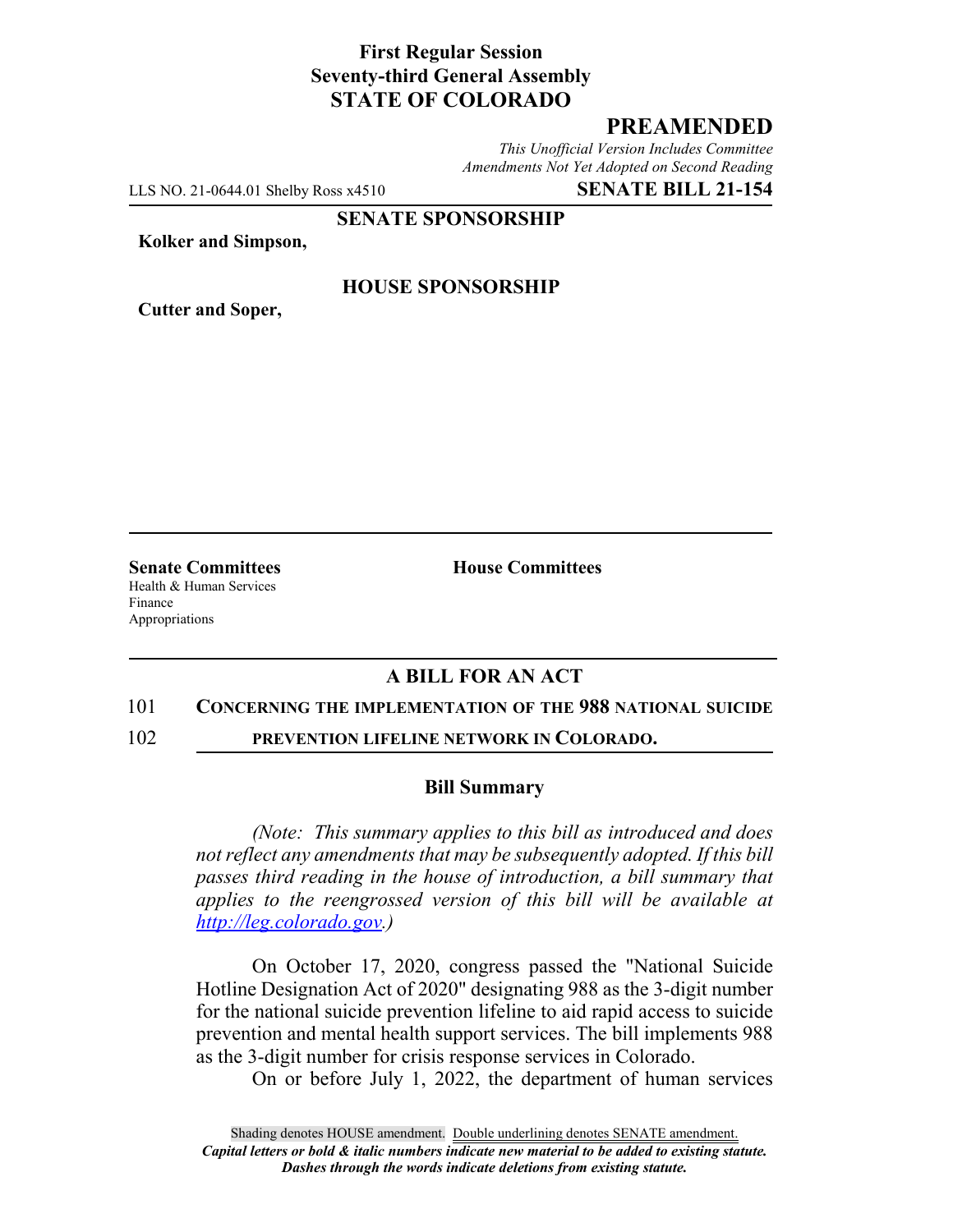(department) shall contract with a nonprofit organization to create the 988 crisis hotline center to provide intervention services and crisis care coordination to individuals calling the 988 crisis hotline 24 hours a day, 7 days a week.

Beginning January 1, 2022, a 988 surcharge (surcharge) is imposed on service users in an amount to be established by the public utilities commission (commission) on an annual basis. The bill requires each service supplier to collect the surcharge from its service users and remit the collected surcharges to the commission on a monthly basis. The state treasurer shall credit the surcharge collections to the 988 surcharge cash fund (fund).

The bill imposes a prepaid wireless 988 charge on each retail transaction in an amount to be established by the commission on an annual basis. The bill requires each seller to collect the prepaid wireless 988 charge from the consumer on each retail transaction occurring in the state and remit the collected charges to the department of revenue. The state treasurer shall credit the prepaid wireless 988 charge to the fund.

The office of behavioral health in the department may expend money from the fund for the administration and operation of the 988 crisis hotline center.

Beginning January 1, 2023, and each January 1 thereafter, the department shall submit information about the usage of the 988 crisis hotline center to the federal substance abuse and mental health services administration, and information about the expenditures of the fund to the federal communications commission.

| 1  | Be it enacted by the General Assembly of the State of Colorado:         |
|----|-------------------------------------------------------------------------|
| 2  | <b>SECTION 1.</b> In Colorado Revised Statutes, add article 64 to title |
| 3  | 27 as follows:                                                          |
| 4  | <b>ARTICLE 64</b>                                                       |
| 5  | <b>988 Crisis Hotline Enterprise</b>                                    |
| 6  | 27-64-101. Legislative declaration. (1) THE GENERAL ASSEMBLY            |
| 7  | FINDS AND DECLARES THAT:                                                |
| 8  | ON JULY 16, 2020, THE FEDERAL COMMUNICATIONS<br>(a)                     |
| 9  | COMMISSION ADOPTED RULES, AND ON OCTOBER 17, 2020, CONGRESS             |
| 10 | PASSED THE "NATIONAL SUICIDE HOTLINE DESIGNATION ACT OF 2020",          |
| 11 | DESIGNATING 988 AS THE THREE-DIGIT NUMBER FOR THE NATIONAL              |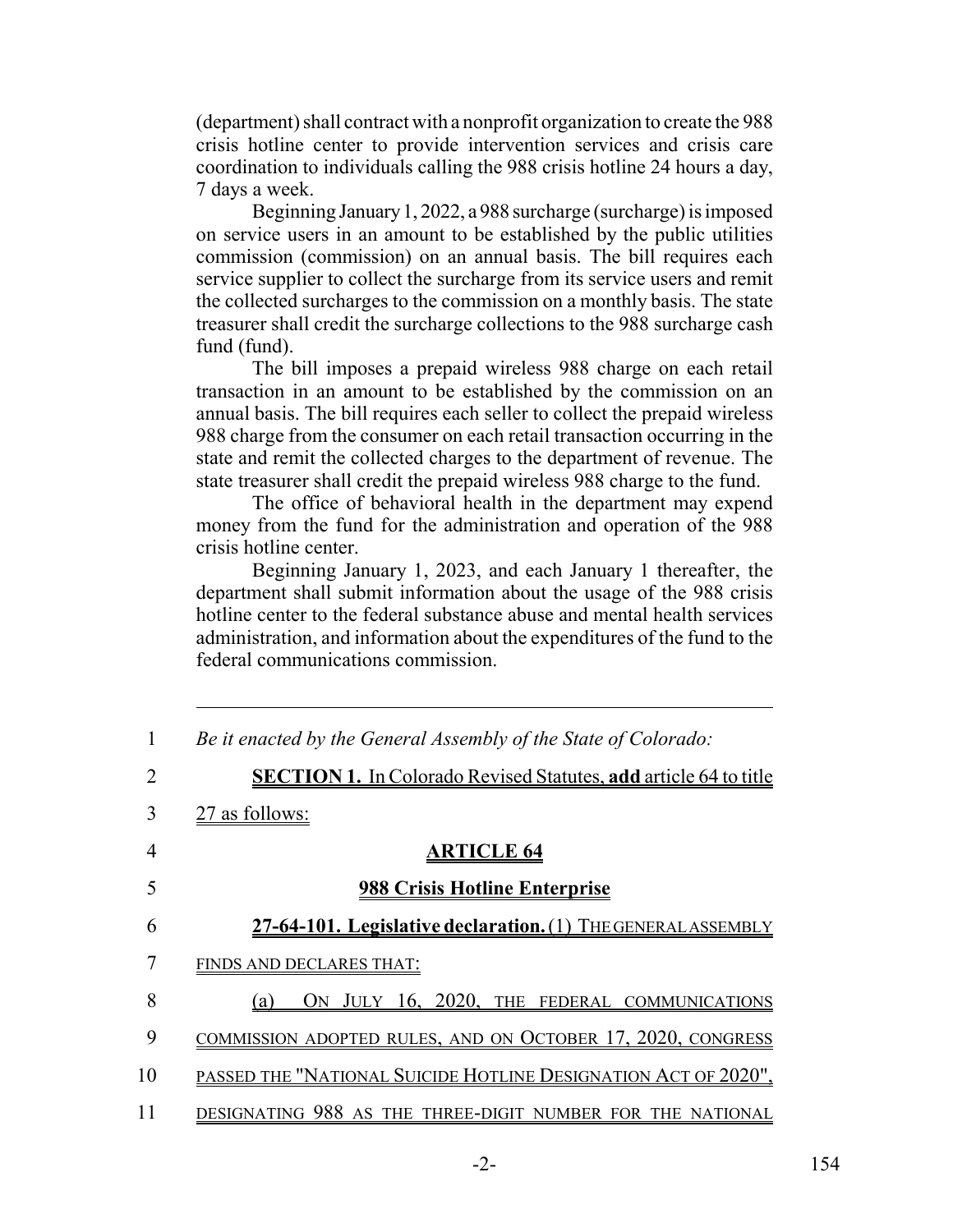| $\mathbf{1}$   | SUICIDE PREVENTION LIFELINE TO AID RAPID ACCESS TO SUICIDE             |
|----------------|------------------------------------------------------------------------|
| $\overline{2}$ | PREVENTION AND MENTAL HEALTH SUPPORT SERVICES;                         |
| 3              | (b) IT IS IMPERATIVE FOR COLORADO TO IMPLEMENT 988 AS THE              |
| $\overline{4}$ | THREE-DIGIT NUMBER FOR CRISIS RESPONSE SERVICES IN COLORADO IN         |
| 5              | ORDER TO COMPLY WITH FEDERAL REGULATIONS; IMPROVE QUALITY AND          |
| 6              | ACCESS TO BEHAVIORAL HEALTH CRISIS SERVICES, ESPECIALLY FOR            |
| 7              | UNDERSERVED POPULATIONS AND IN RURAL AREAS OF THE STATE; AND           |
| 8              | REDUCE STIGMA SURROUNDING SUICIDE, MENTAL HEALTH, AND                  |
| 9              | <b>SUBSTANCE USE CONDITIONS;</b>                                       |
| 10             | (c) THE 988 CRISIS HOTLINE ENTERPRISE PROVIDES VALUABLE                |
| 11             | BENEFITS AND SERVICES TO TELEPHONE SERVICE USERS WHEN THE              |
| 12             | ENTERPRISE FUNDS THE 988 CRISIS HOTLINE AND PROVIDES CRISIS            |
| 13             | OUTREACH, STABILIZATION, AND ACUTE CARE TO INDIVIDUALS CALLING         |
| 14             | THE 988 CRISIS HOTLINE FROM ANY JURISDICTION IN COLORADO               |
| 15             | TWENTY-FOUR HOURS A DAY, SEVEN DAYS A WEEK;                            |
| 16             | (d) BY PROVIDING THE BENEFITS AND SERVICES SPECIFIED IN                |
| 17             | SUBSECTION $(1)(c)$ OF THIS SECTION, THE 988 CRISIS HOTLINE ENTERPRISE |
| 18             | ENGAGES IN AN ACTIVITY CONDUCTED IN THE PURSUIT OF A BENEFIT, GAIN,    |
| 19             | OR LIVELIHOOD, AND THEREFORE OPERATES AS A BUSINESS;                   |
| 20             | (e) CONSISTENT WITH THE DETERMINATION OF THE COLORADO                  |
| 21             | <b>SUPREME COURT IN NICHOLL V. E-470 PUBLIC HIGHWAY AUTHORITY, 896</b> |
| 22             | P.2d 859 (COLO. 1995), THAT THE POWER TO IMPOSE TAXES IS               |
| 23             | INCONSISTENT WITH ENTERPRISE STATUS UNDER SECTION 20 OF ARTICLE        |
| 24             | X OF THE STATE CONSTITUTION, IT IS THE CONCLUSION OF THE GENERAL       |
| 25             | ASSEMBLY THAT THE CHARGES IMPOSED BY THE ENTERPRISE IS A FEE, NOT      |
| 26             | A TAX, BECAUSE THE CHARGES ARE IMPOSED FOR THE SPECIFIC PURPOSE        |
| 27             | OF ALLOWING THE ENTERPRISE TO DEFRAY THE COSTS OF PROVIDING THE        |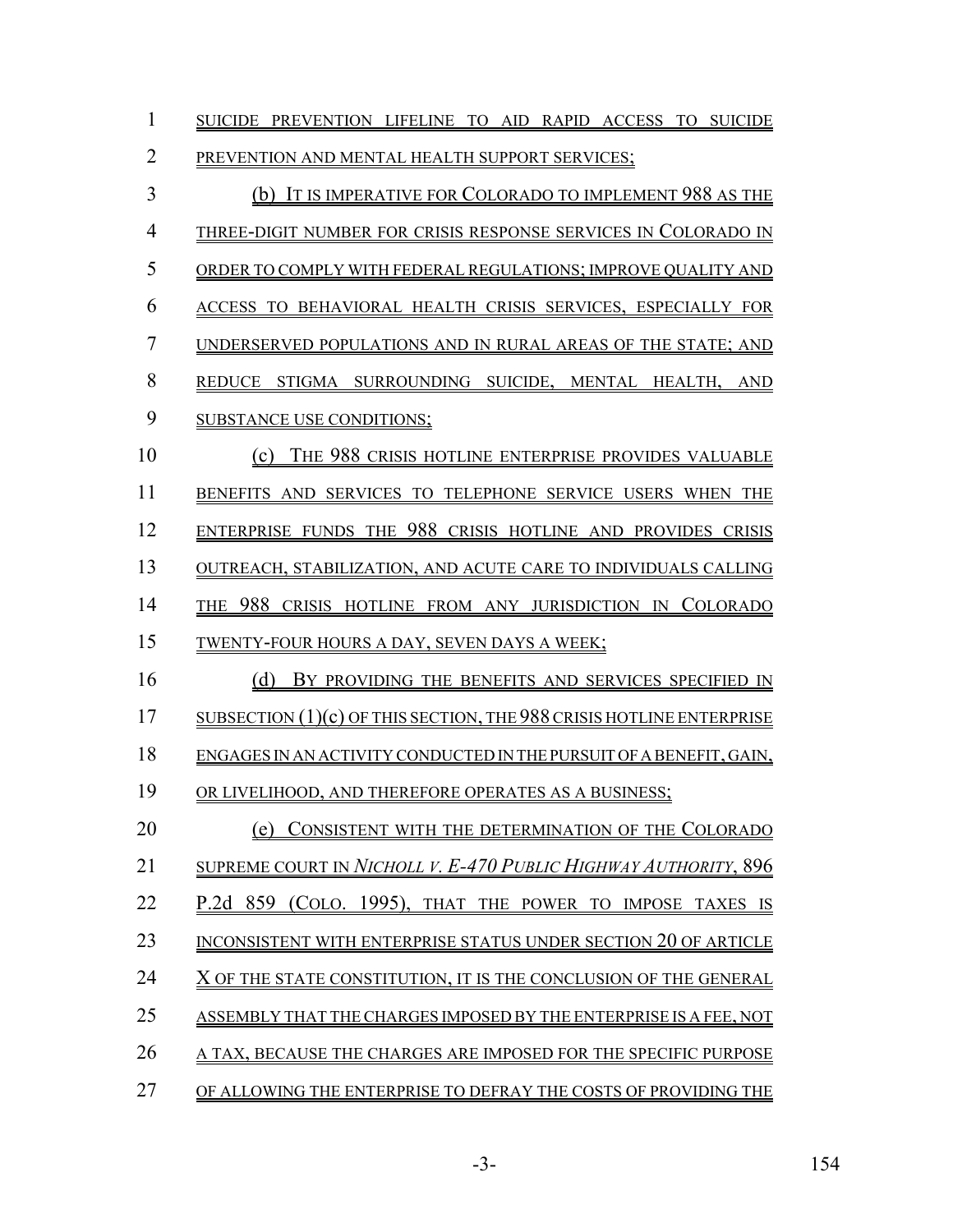| 1              | BENEFITS AND SERVICES SPECIFIED IN SUBSECTION $(1)(c)$ OF THIS SECTION |
|----------------|------------------------------------------------------------------------|
| $\overline{2}$ | TO TELEPHONE SERVICE USERS AND THE CHARGES ARE IMPOSED AT RATES        |
| 3              | THAT ARE REASONABLY CALCULATED BASED ON THE COST OF THE                |
| $\overline{4}$ | SERVICES RECEIVED BY TELEPHONE SERVICE USERS;                          |
| 5              | (f) SO LONG AS THE 988 CRISIS HOTLINE ENTERPRISE QUALIFIES AS          |
| 6              | AN ENTERPRISE FOR PURPOSES OF SECTION 20 OF ARTICLE X OF THE STATE     |
| $\overline{7}$ | CONSTITUTION, THE REVENUE FROM THE CHARGES IMPOSED BY THE              |
| 8              | ENTERPRISE ARE NOT STATE FISCAL YEAR SPENDING, AS DEFINED IN           |
| 9              | SECTION 24-77-102 (17), OR STATE REVENUES, AS DEFINED IN SECTION       |
| 10             | $24-77-103.6$ (6)(c), AND DO NOT COUNT AGAINST EITHER THE STATE        |
| 11             | FISCAL YEAR SPENDING LIMIT IMPOSED BY SECTION 20 ARTICLE X OF THE      |
| 12             | STATE CONSTITUTION OR THE EXCESS STATE REVENUES CAP, AS DEFINED        |
| 13             | IN SECTION 24-77-103.6 (6)(b)(I); AND                                  |
| 14             | (g) NO OTHER ENTERPRISE CREATED SIMULTANEOUSLY OR WITHIN               |
| 15             | THE PRECEDING FIVE YEARS SERVES PRIMARILY THE SAME PURPOSE AS THE      |
| 16             | 988 CRISIS HOTLINE ENTERPRISE AND THE 988 CRISIS HOTLINE ENTERPRISE    |
| 17             | WILL GENERATE REVENUE FROM CHARGES OF LESS THAN ONE HUNDRED            |
| 18             | MILLION DOLLARS TOTAL IN ITS FIRST FIVE FISCAL YEARS. ACCORDINGLY,     |
| 19             | THE CREATION OF THE 988 CRISIS HOTLINE ENTERPRISE DOES NOT REQUIRE     |
| 20             | VOTER APPROVAL PURSUANT TO SECTION 24-77-108.                          |
| 21             | 27-64-102. Definitions. As USED IN THIS ARTICLE 64, UNLESS THE         |
| 22             | <b>CONTEXT OTHERWISE REQUIRES:</b>                                     |
| 23             | "988 CRISIS HOTLINE" MEANS A STATE-IDENTIFIED HOTLINE                  |
| 24             | PARTICIPATING IN THE NATIONAL SUICIDE PREVENTION LIFELINE NETWORK      |
| 25             | TO RESPOND TO STATEWIDE OR REGIONAL BEHAVIORAL HEALTH CRISIS           |
| 26             | CALLS.                                                                 |
| 27             | "CHARGE" MEANS THE 988 SURCHARGE IMPOSED BY THE<br>(2)                 |

-4- 154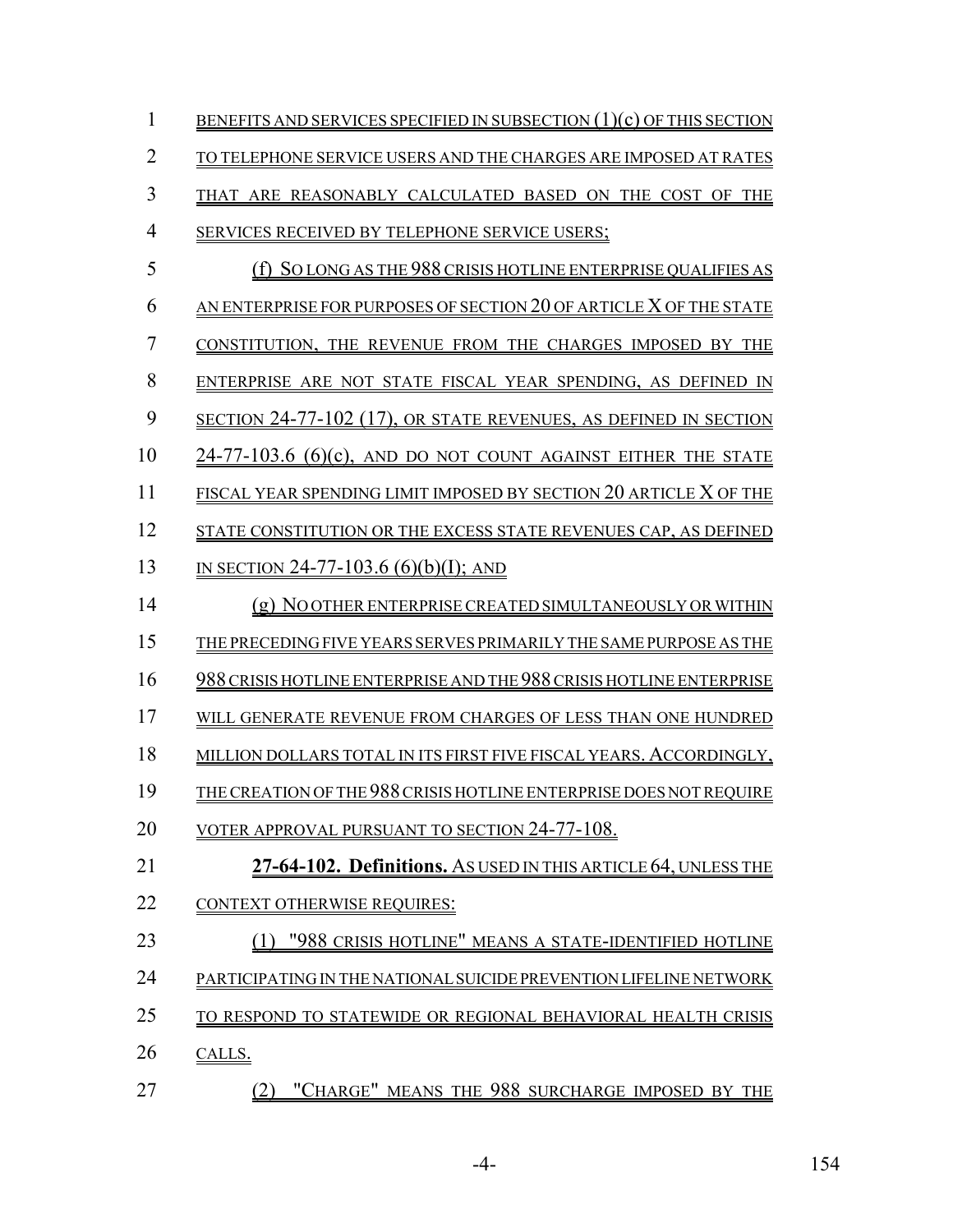| 1              | ENTERPRISE PURSUANT TO SECTION $27-64-103$ (4)(a) AND THE PREPAID          |
|----------------|----------------------------------------------------------------------------|
| $\overline{2}$ | WIRELESS 988 CHARGE IMPOSED BY THE ENTERPRISE PURSUANT TO                  |
| 3              | <u>SECTION 27-64-103 (4)(b).</u>                                           |
| $\overline{4}$ | (3) "ENTERPRISE" MEANS THE 988 CRISIS HOTLINE ENTERPRISE                   |
| 5              | CREATED IN SECTION 27-64-103.                                              |
| 6              | "NATIONAL SUICIDE PREVENTION LIFELINE" MEANS A<br>(4)                      |
| 7              | NATIONAL NETWORK OF LOCAL CRISIS CENTERS MAINTAINED BY THE                 |
| 8              | FEDERAL SUBSTANCE ABUSE AND MENTAL HEALTH SERVICES                         |
| 9              | ADMINISTRATION THAT PROVIDES FREE AND CONFIDENTIAL EMOTIONAL               |
| 10             | SUPPORT TO PEOPLE IN SUICIDAL CRISIS OR EMOTIONAL DISTRESS                 |
| 11             | TWENTY-FOUR HOURS A DAY, SEVEN DAYS A WEEK.                                |
| 12             | (5) "VETERANS CRISIS LINE" MEANS THE VETERANS CRISIS LINE                  |
| 13             | MAINTAINED BY THE UNITED STATES DEPARTMENT OF VETERANS AFFAIRS.            |
| 14             | 27-64-103. 988 crisis hotline enterprise - creation - powers and           |
| 15             | duties. (1) THERE IS CREATED IN THE DEPARTMENT OF HUMAN SERVICES           |
| 16             | THE 988 CRISIS HOTLINE ENTERPRISE. THE ENTERPRISE IS AND OPERATES          |
| 17             | AS A GOVERNMENT-OWNED BUSINESS WITHIN THE DEPARTMENT OF HUMAN              |
| 18             | SERVICES FOR THE BUSINESS PURPOSE OF IMPOSING CHARGES PURSUANT             |
| 19             | <u>TO SUBSECTIONS (4)(a) AND (4)(b) OF THIS SECTION, AND UTILIZING THE</u> |
| 20             | CHARGES' REVENUE TO FUND THE 988 CRISIS HOTLINE AND PROVIDE CRISIS         |
| 21             | OUTREACH, STABILIZATION, AND ACUTE CARE TO INDIVIDUALS CALLING             |
| 22             | THE 988 CRISIS HOTLINE. THE ENTERPRISE EXERCISES ITS POWER AND             |
| 23             | PERFORMS ITS DUTIES AS IF THE SAME WERE TRANSFERRED BY A TYPE 1            |
| 24             | TRANSFER, AS DEFINED IN SECTION 24-1-105, TO THE STATE DEPARTMENT.         |
| 25             | THE ENTERPRISE CONSTITUTES AN ENTERPRISE FOR PURPOSES                      |
| 26             | OF SECTION 20 OF ARTICLE X OF THE STATE CONSTITUTION SO LONG AS IT         |
| 27             | RETAINS THE AUTHORITY TO ISSUE REVENUE BONDS AND RECEIVES LESS             |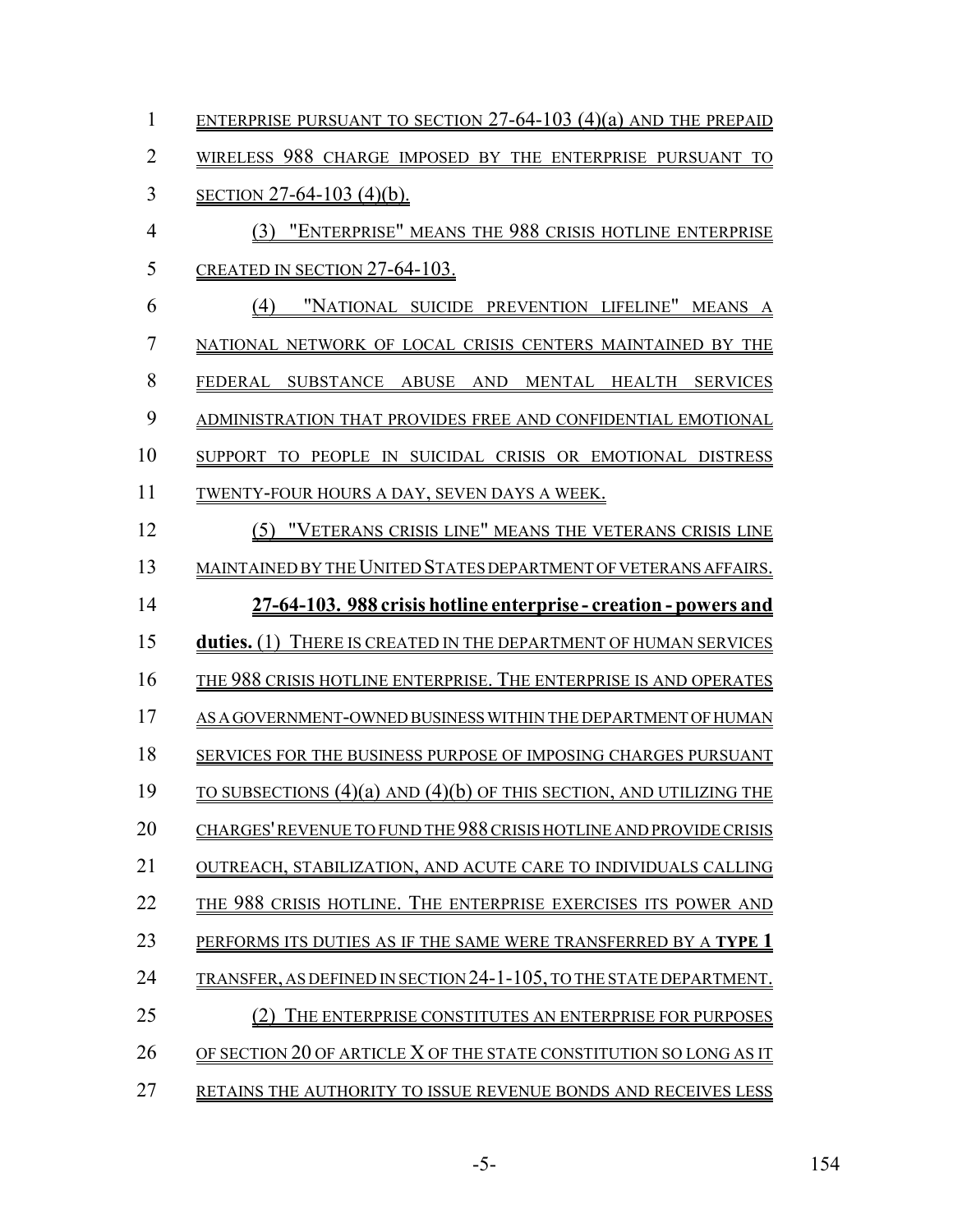| 1              | THAN TEN PERCENT OF ITS TOTAL REVENUES IN GRANTS FROM ALL             |
|----------------|-----------------------------------------------------------------------|
| $\overline{2}$ | COLORADO STATE AND LOCAL GOVERNMENTS COMBINED. SO LONG AS IT          |
| 3              | CONSTITUTES AN ENTERPRISE PURSUANT TO THIS SUBSECTION (2), THE        |
| $\overline{4}$ | ENTERPRISE IS NOT SUBJECT TO SECTION 20 OF ARTICLE X OF THE STATE     |
| 5              | CONSTITUTION.                                                         |
| 6              | THE ENTERPRISE IS GOVERNED BY A BOARD OF DIRECTORS<br>(3)             |
| 7              | APPOINTED BY THE GOVERNOR.                                            |
| 8              | THE ENTERPRISE'S PRIMARY POWERS AND DUTIES ARE TO:<br>(4)             |
| 9              | EFFECTIVE JANUARY 1, 2022, IMPOSE A 988 SURCHARGE ON<br>(a)           |
| 10             | SERVICE USERS, AS DEFINED IN SECTION $40-17.5-101(13)$ , IN AN AMOUNT |
| 11             | TO BE ESTABLISHED ANNUALLY BY THE ENTERPRISE, IN COLLABORATION        |
| 12             | WITH THE PUBLIC UTILITIES COMMISSION, BUT NOT TO EXCEED THIRTY        |
| 13             | CENTS PER MONTH PER 988 ACCESS CONNECTION, AS DEFINED IN SECTION      |
| 14             | 40-17.5-101 (2). ON OR BEFORE OCTOBER 1, 2021, AND ON OR BEFORE       |
| 15             | <b>OCTOBER</b><br>1<br>OF<br>EACH YEAR THEREAFTER, THE ENTERPRISE, IN |
| 16             | COLLABORATION WITH<br>THE<br>PUBLIC UTILITIES COMMISSION, SHALL       |
| 17             | ESTABLISH THE AMOUNT OF THE SURCHARGE FOR THE NEXT CALENDAR           |
| 18             | YEAR. THE AMOUNT OF THE SURCHARGE MUST BE REASONABLY                  |
| 19             | CALCULATED BASED ON THE COST OF THE SERVICES RECEIVED BY              |
| 20             | TELEPHONE SERVICE USERS. THE AMOUNT OF THE SURCHARGE IMPOSED          |
| 21             | PER 988 ACCESS CONNECTION MUST BE UNIFORM, REGARDLESS OF THE          |
| 22             | TECHNOLOGY USED TO PROVIDE THE 988 ACCESS CONNECTION.                 |
| 23             | (b) EFFECTIVE JANUARY 1, 2022, IMPOSE A PREPAID WIRELESS 988          |
| 24             | CHARGE ON EACH RETAIL TRANSACTION, AS DEFINED IN SECTION              |
| 25             | 40-17.5-104 (1)(d), IN AN AMOUNT TO BE ESTABLISHED ANNUALLY BY THE    |
| 26             | ENTERPRISE, IN COLLABORATION WITH THE PUBLIC UTILITIES COMMISSION,    |
| 27             | BUT NOT TO EXCEED THIRTY CENTS PER EACH RETAIL TRANSACTION IN         |

-6- 154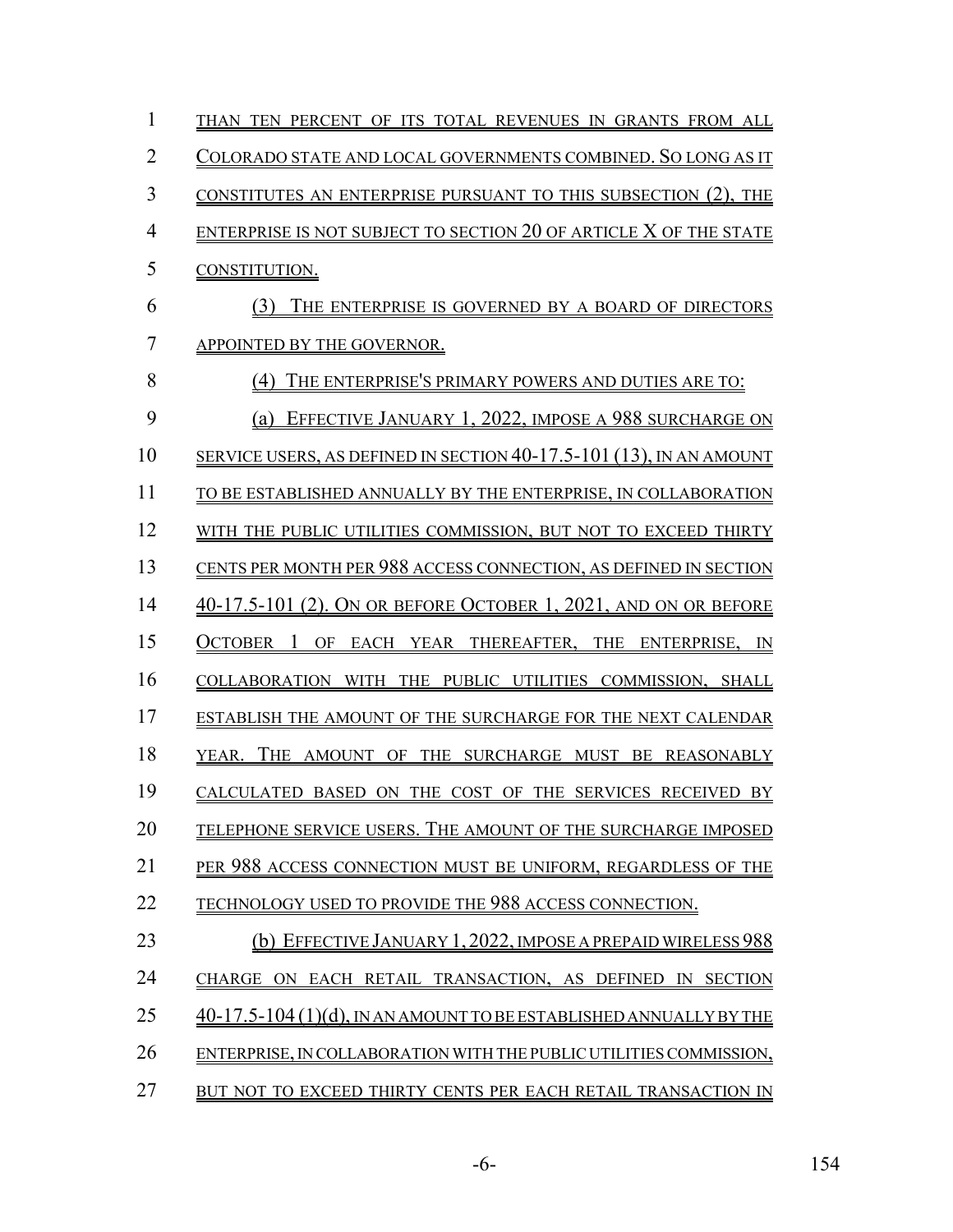| 1              | WHICH PREPAID WIRELESS SERVICE IS PURCHASED IN COLORADO. ON OR         |
|----------------|------------------------------------------------------------------------|
| 2              | BEFORE OCTOBER 1, 2021, AND ON OR BEFORE OCTOBER 1 OF EACH YEAR        |
| 3              | THEREAFTER, THE ENTERPRISE, IN COLLABORATION WITH THE PUBLIC           |
| $\overline{4}$ | UTILITIES COMMISSION, SHALL ESTABLISH THE AMOUNT OF THE CHARGE         |
| 5              | FOR THE NEXT CALENDAR YEAR. THE AMOUNT OF THE CHARGE MUST BE           |
| 6              | REASONABLY CALCULATED TO MEET THE NEEDS OF THE ENTERPRISE.             |
| 7              | (c) As REQUIRED BY SUBSECTION $(5)$ OF THIS SECTION, FUND THE          |
| 8              | 988 CRISIS HOTLINE TO PROVIDE INTERVENTION SERVICES AND CRISIS CARE    |
| 9              | COORDINATION TO INDIVIDUALS CALLING THE 988 CRISIS HOTLINE;            |
| 10             | (d) (I) ENGAGE THE SERVICES OF THIRD PARTIES SERVING AS CRISIS         |
| 11             | VENDORS TO PROVIDE CRISIS OUTREACH, STABILIZATION, ACUTE CARE,         |
| 12             | AND MARKETING FOR THE 988 CRISIS HOTLINE;                              |
| 13             | (H)<br>ENTER INTO ANY OTHER CONTRACTS NECESSARY FOR                    |
| 14             | PROFESSIONAL AND TECHNICAL ASSISTANCE AND ADVICE AND TO SUPPLY         |
| 15             | OTHER SERVICES RELATED TO THE CONDUCT OF THE AFFAIRS OF THE            |
| 16             | ENTERPRISE, WITHOUT REGARD TO THE "PROCUREMENT CODE", ARTICLES         |
| 17             | 101 TO 112 OF TITLE 24.                                                |
| 18             | (III)<br>THE DEPARTMENT OF HUMAN SERVICES SHALL PROVIDE                |
| 19             | OFFICE SPACE AND ADMINISTRATIVE STAFF TO THE ENTERPRISE PURSUANT       |
| 20             | <u>TO A CONTRACT ENTERED INTO PURSUANT TO SUBSECTION (4)(d)(II) OF</u> |
| 21             | THIS SECTION.                                                          |
| 22             | (e) BY RESOLUTION, AUTHORIZE AND ISSUE REVENUE BONDS THAT              |
| 23             | ARE PAYABLE ONLY FROM THE MONEY IN THE 988 CRISIS HOTLINE CASH         |
| 24             | <b>FUND CREATED IN SECTION 27-64-104; AND</b>                          |
| 25             | (f) ADOPT, AMEND, OR REPEAL POLICIES FOR THE REGULATION OF             |
| 26             | ITS AFFAIRS AND THE CONDUCT OF ITS BUSINESS CONSISTENT WITH THIS       |
| 27             | <b>SECTION.</b>                                                        |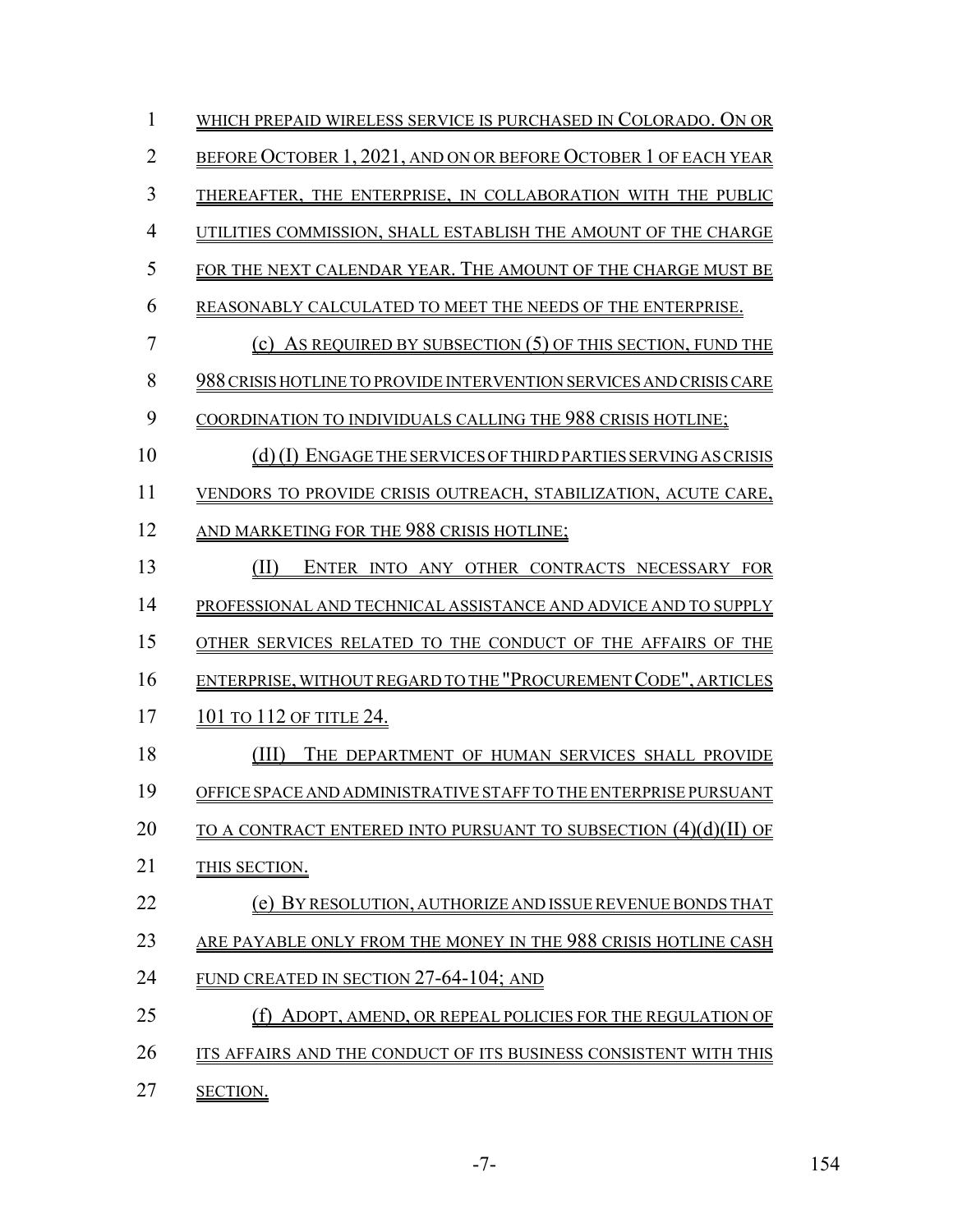| 1              | (5) (a) ON OR BEFORE JULY 1, 2022, THE ENTERPRISE SHALL FUND         |
|----------------|----------------------------------------------------------------------|
| $\overline{2}$ | A NONPROFIT ORGANIZATION TO OPERATE THE 988 CRISIS HOTLINE AND       |
| 3              | PROVIDE INTERVENTION SERVICES AND CRISIS CARE COORDINATION TO        |
| $\overline{4}$ | INDIVIDUALS CALLING THE 988 CRISIS HOTLINE FROM ANY JURISDICTION     |
| 5              | WITHIN COLORADO TWENTY-FOUR HOURS A DAY, SEVEN DAYS A WEEK.          |
| 6              | THE NONPROFIT ORGANIZATION SHALL:<br>(b)                             |
| $\overline{7}$ | HAVE AN ACTIVE AGREEMENT WITH THE ADMINISTRATOR OF                   |
| 8              | THE NATIONAL SUICIDE PREVENTION LIFELINE FOR PARTICIPATION WITHIN    |
| 9              | THE NETWORK;                                                         |
| 10             | (II)<br><u>MEET THE NATIONAL SUICIDE PREVENTION LIFELINE</u>         |
| 11             | REQUIREMENTS AND BEST PRACTICE GUIDELINES FOR OPERATIONAL AND        |
| 12             | CLINICAL STANDARDS;                                                  |
| 13             | (III)<br>MEET THE NATIONAL SUICIDE PREVENTION LIFELINE               |
| 14             | REQUIREMENTS FOR SERVING HIGH-RISK AND SPECIALIZED POPULATIONS;      |
| 15             | (IV)<br><b>DEPLOY MOBILE RESPONSE UNITS AND CO-RESPONDER</b>         |
| 16             | PROGRAMS THAT ARE PART OF THE BEHAVIORAL HEALTH CRISIS RESPONSE      |
| 17             | <u>SYSTEM, CREATED PURSUANT TO SECTION 27-60-103, AND COORDINATE</u> |
| 18             | ACCESS TO CRISIS WALK-IN CENTERS, AS APPROPRIATE; AND                |
| 19             | (V) PROVIDE FOLLOW-UP SERVICES TO INDIVIDUALS ACCESSING              |
| 20             | <b>THE 988 CRISIS HOTLINE.</b>                                       |
| 21             | (6)<br>THE ENTERPRISE SHALL COLLABORATE WITH THE NATIONAL            |
| 22             | SUICIDE PREVENTION LIFELINE AND THE VETERANS CRISIS LINE FOR THE     |
| 23             | PURPOSE OF ENSURING CONSISTENT PUBLIC MESSAGING ABOUT THE 988        |
| 24             | CRISIS HOTLINE CENTER AND AVAILABLE SERVICES.                        |
| 25             | THE ENTERPRISE SHALL CONSIDER RECOMMENDATIONS FROM                   |
| 26             | THE STATE'S 988 PLANNING COMMITTEE TO DETERMINE HOW THE 988          |
| 27             | <b>CRISIS</b><br>HOTLINE WILL INTERACT WITH THE TWENTY-FOUR-HOUR     |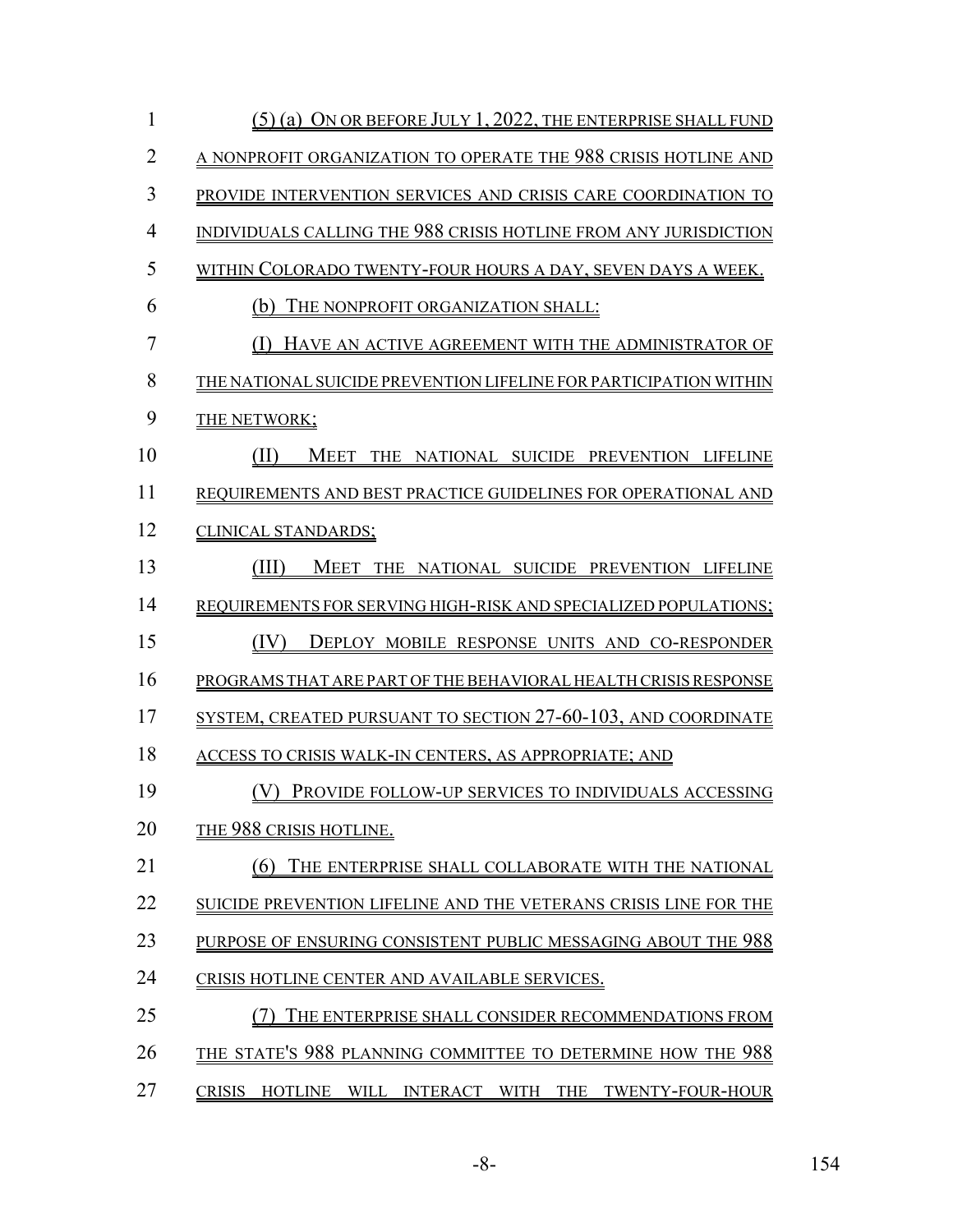| $\mathbf{1}$   | TELEPHONE CRISIS SERVICES ESTABLISHED IN SECTION 27-60-103 (1)(b)(I). |
|----------------|-----------------------------------------------------------------------|
| $\overline{2}$ | (8)<br>THE ENTERPRISE IS SUBJECT TO THE OPEN MEETINGS                 |
| 3              | PROVISIONS OF THE "COLORADO SUNSHINE ACT OF 1972", CONTAINED IN       |
| $\overline{4}$ | PART 4 OF ARTICLE 6 OF TITLE 24, AND THE "COLORADO OPEN RECORDS       |
| 5              | <u>Act", part 2 of article 72 of title 24.</u>                        |
| 6              | (9) FOR PURPOSES OF THE "COLORADO OPEN RECORDS ACT", PART             |
| 7              | 2 OF ARTICLE 72 OF TITLE 24, AND EXCEPT AS MAY OTHERWISE BE           |
| 8              | PROVIDED BY FEDERAL LAW OR REGULATION OR STATE LAW, THE RECORDS       |
| 9              | OF THE ENTERPRISE ARE PUBLIC RECORDS, AS DEFINED IN SECTION           |
| 10             | 24-72-202 (6), REGARDLESS OF WHETHER THE ENTERPRISE RECEIVES LESS     |
| 11             | THAN TEN PERCENT OF ITS TOTAL ANNUAL REVENUE IN GRANTS, AS            |
| 12             | DEFINED IN SECTION 24-77-102 (7), FROM ALL COLORADO STATE AND         |
| 13             | LOCAL GOVERNMENTS COMBINED.                                           |
| 14             | (10) THE ENTERPRISE IS A PUBLIC ENTITY FOR PURPOSES OF PART           |
| 15             | <u>2 OF ARTICLE 57 OF TITLE 11.</u>                                   |
| 16             | $27-64-104$ . 988 crisis hotline cash fund - creation. (1) THE 988    |
| 17             | CRISIS HOTLINE CASH FUND, REFERRED TO IN THIS SECTION AS THE "FUND",  |
| 18             | IS CREATED IN THE STATE TREASURY. THE FUND CONSISTS OF MONEY          |
| 19             | CREDITED TO THE FUND IN ACCORDANCE WITH ARTICLE 17.5 OF TITLE 40.     |
| 20             | THE STATE TREASURER SHALL CREDIT ALL INTEREST AND                     |
| 21             | INCOME DERIVED FROM THE DEPOSIT AND INVESTMENT OF MONEY IN THE        |
| 22             | FUND TO THE FUND.                                                     |
| 23             | SUBJECT TO ANNUAL APPROPRIATION BY<br>THE<br><b>GENERAL</b>           |
| 24             | ASSEMBLY. THE ENTERPRISE MAY EXPEND MONEY FROM THE FUND FOR           |
| 25             | THE PURPOSES OUTLINED IN SECTION 27-64-103 (4)(c) AND (4)(d).         |
| 26             | THE BOARD MAY SEEK, ACCEPT, AND EXPEND GIFTS, GRANTS,                 |
| 27             | OR DONATIONS FROM PRIVATE OR PUBLIC SOURCES FOR THE PURPOSES OF       |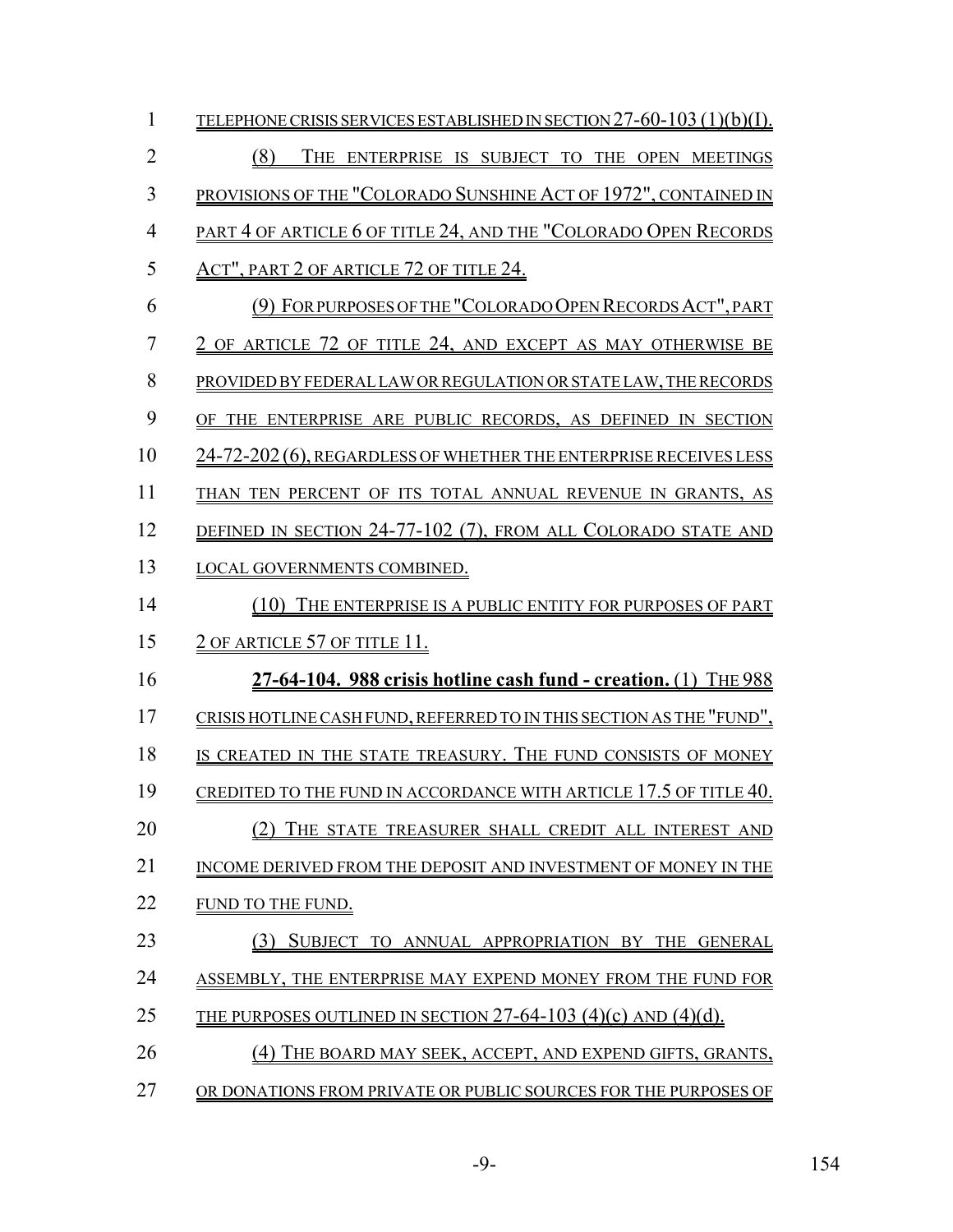| 1              | THIS SECTION, SO LONG AS THE COMBINATION OF GRANTS FROM STATE AND   |
|----------------|---------------------------------------------------------------------|
| $\overline{2}$ | LOCAL GOVERNMENTS IS LESS THAN TEN PERCENT OF THE ENTERPRISE'S      |
| 3              | TOTAL ANNUAL REVENUE.                                               |
| 4              | 27-64-105. Reports. (1) BEGINNING JANUARY 1, 2023, AND EACH         |
| 5              | JANUARY 1 THEREAFTER, THE DEPARTMENT OF HUMAN SERVICES SHALL:       |
| 6              | SUBMIT INFORMATION ABOUT THE USAGE OF THE 988 CRISIS<br>(a)         |
| 7              | HOTLINE AND SERVICES PROVIDED TO THE FEDERAL SUBSTANCE ABUSE        |
| 8              | AND MENTAL HEALTH SERVICES ADMINISTRATION AND INFORMATION           |
| 9              | ABOUT THE EXPENDITURES OF THE 988 CRISIS HOTLINE CASH FUND TO THE   |
| 10             | FEDERAL COMMUNICATIONS COMMISSION; AND                              |
| 11             | REPORT PROGRESS ON THE IMPLEMENTATION OF THE 988 CRISIS<br>(b)      |
| 12             | HOTLINE, INCLUDING THE USAGE OF THE 988 CRISIS HOTLINE, THE         |
| 13             | SERVICES PROVIDED, AND THE DEPOSITS AND EXPENDITURES FROM THE       |
| 14             | 988 CRISIS HOTLINE CASH FUND AS PART OF ITS "STATE MEASUREMENT      |
| 15             | ACCOUNTABLE, RESPONSIVE, AND TRANSPARENT (SMART)<br><b>FOR</b>      |
| 16             | GOVERNMENT ACT" HEARING REQUIRED BY SECTION 2-7-203.                |
| 17             | <b>SECTION 2.</b> In Colorado Revised Statutes, add article 17.5 to |
| 18             | title 40 as follows:                                                |
| 19             | <b>ARTICLE 17.5</b>                                                 |
| 20             | <b>988 Surcharge and Prepaid Wireless 988 Charge</b>                |
| 21             | for the 988 Crisis Hotline                                          |
| 22             | 40-17.5-101. Definitions. As USED IN THIS ARTICLE 17.5, UNLESS      |
| 23             | THE CONTEXT OTHERWISE REQUIRES:                                     |
| 24             | "988" MEANS THE THREE-DIGIT ABBREVIATED DIALING CODE                |
| 25             | USED TO REPORT A BEHAVIORAL HEALTH CRISIS.                          |
| 26             | "988 ACCESS CONNECTION" MEANS ANY COMMUNICATIONS                    |
| 27             | SERVICE INCLUDING WIRELINE, WIRELESS CELLULAR, INTERCONNECTED       |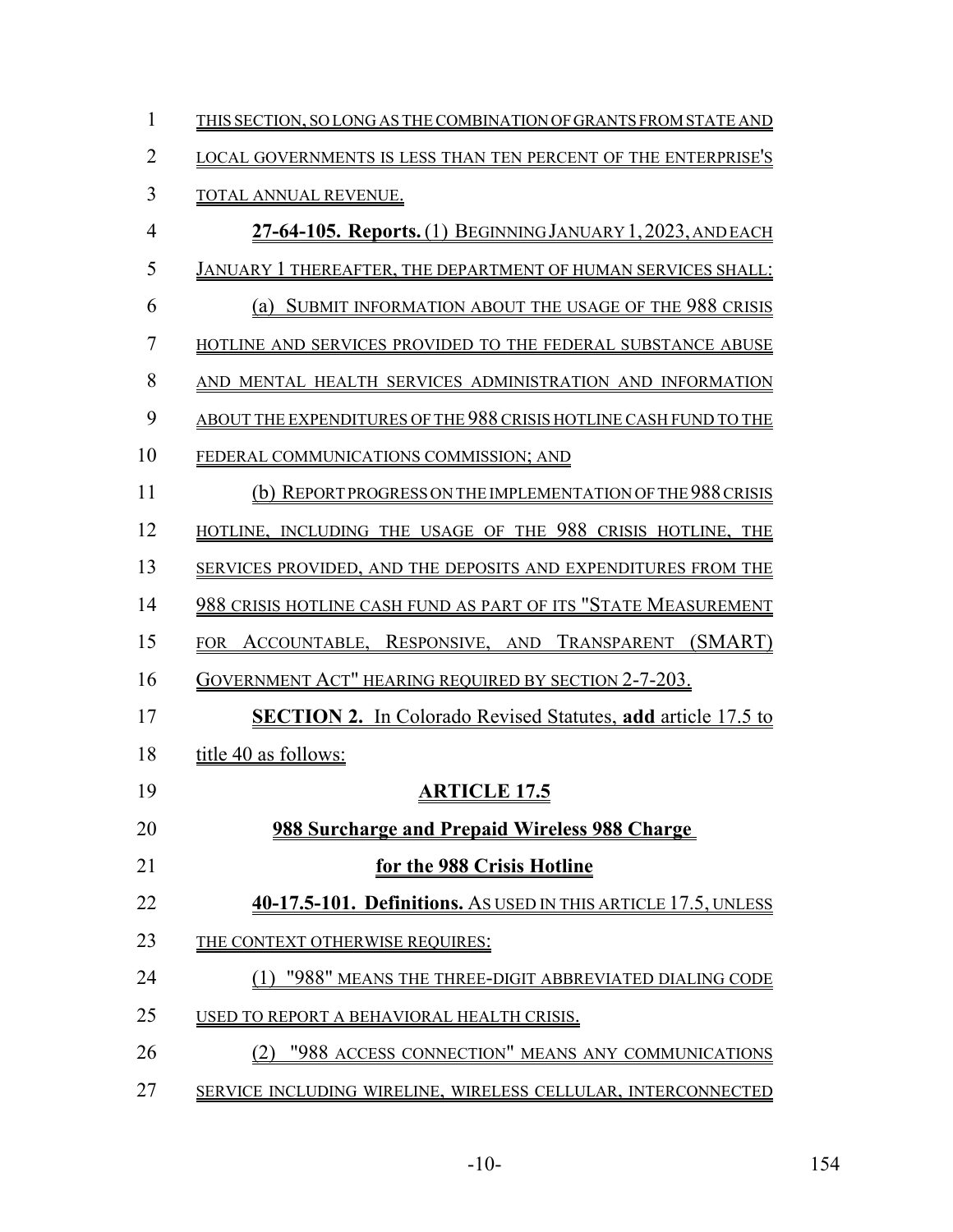| 1              | VOICE OVER INTERNET PROTOCOL, OR SATELLITE IN WHICH CONNECTIONS                            |
|----------------|--------------------------------------------------------------------------------------------|
| $\overline{2}$ | ARE ENABLED, CONFIGURED, OR CAPABLE OF MAKING 988 CALLS. "988                              |
| 3              | ACCESS CONNECTION" DOES NOT INCLUDE FACILITIES-BASED BROADBAND                             |
| $\overline{4}$ | SERVICES. THE NUMBER OF 988 ACCESS CONNECTIONS IS DETERMINED BY                            |
| 5              | THE CONFIGURED CAPACITY FOR SIMULTANEOUS OUTBOUND CALLING. FOR                             |
| 6              | EXAMPLE, FOR A DIGITAL SIGNAL-1 (DS-1) LEVEL SERVICE OR                                    |
| 7              | EQUIVALENT THAT IS CHANNELIZED AND SPLIT INTO SEPARATE CHANNELS                            |
| 8              | FOR VOICE COMMUNICATIONS, THE NUMBER OF 988 ACCESS CONNECTIONS                             |
| 9              | WOULD BE EQUAL TO THE NUMBER OF CHANNELS CAPABLE OF MAKING                                 |
| 10             | SIMULTANEOUS CALLS.                                                                        |
| 11             | (3) "988 CRISIS HOTLINE ENTERPRISE" OR "ENTERPRISE" MEANS                                  |
| 12             | THE 988 CRISIS HOTLINE ENTERPRISE CREATED IN SECTION 27-64-103.                            |
| 13             | "988 SURCHARGE" OR "SURCHARGE" MEANS THE 988<br>(4)                                        |
| 14             | SURCHARGE IMPOSED BY THE 988 CRISIS HOTLINE ENTERPRISE PURSUANT                            |
| 15             | TO SECTION 27-64-103 (4)(a).                                                               |
| 16             | (5) "COMMISSION" OR "PUBLIC UTILITIES COMMISSION" MEANS THE                                |
| 17             | PUBLIC UTILITIES COMMISSION OF THE STATE OF COLORADO CREATED IN                            |
| 18             | <b>SECTION 40-2-101.</b>                                                                   |
| 19             | (6) "CONSUMER" MEANS A PERSON WHO PURCHASES PREPAID                                        |
| 20             | WIRELESS TELECOMMUNICATIONS SERVICE IN A RETAIL TRANSACTION.                               |
| 21             | "DEPARTMENT" MEANS THE DEPARTMENT OF REVENUE.                                              |
| 22             | (8)<br>"PERSON" MEANS ANY INDIVIDUAL; FIRM; PARTNERSHIP;                                   |
| 23             | COPARTNERSHIP: JOINT<br>VENTURE: ASSOCIATION:<br><b>COOPERATIVE</b>                        |
| 24             | ORGANIZATION: CORPORATION, EITHER MUNICIPAL OR PRIVATE AND                                 |
| 25             | ORGANIZED FOR PROFIT OR NOT: GOVERNMENTAL AGENCY: STATE:                                   |
| 26             | <b>COUNTY</b><br>COUNTY: POLITICAL SUBDIVISION:<br>OR.<br>AND.<br><b>STATE</b><br>– CITY – |
| 27             | DEPARTMENT:<br>COMMISSION; BOARD; OR<br>BUREAU, FRATERNAL                                  |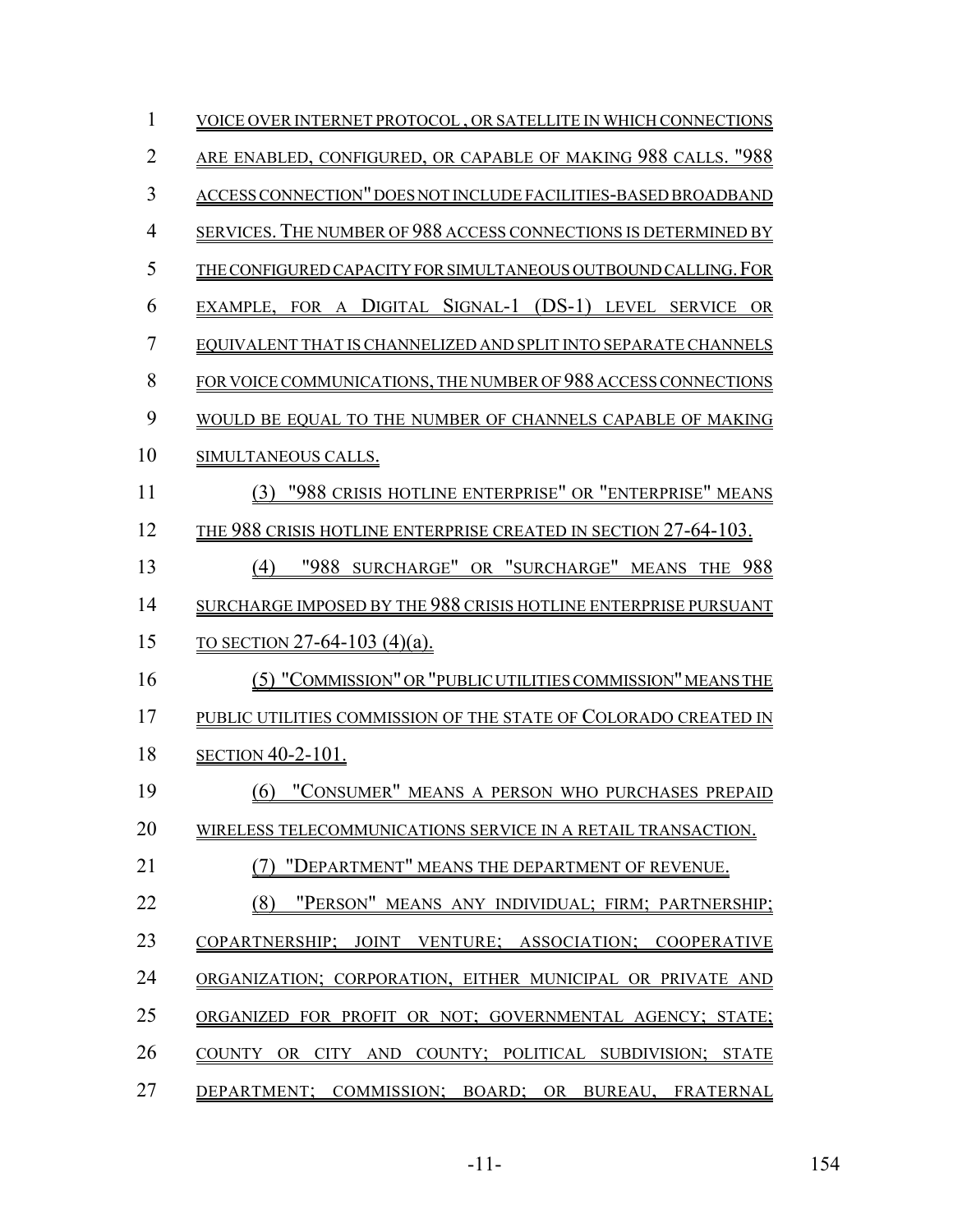| 1              | ORGANIZATION, NONPROFIT ORGANIZATION, ESTATE, TRUST, BUSINESS OR      |
|----------------|-----------------------------------------------------------------------|
| $\overline{2}$ | COMMON LAW TRUST, RECEIVER, ASSIGNEE FOR THE BENEFIT OF               |
| 3              | CREDITORS, TRUSTEE, OR TRUSTEE IN BANKRUPTCY; OR ANY OTHER            |
| $\overline{4}$ | <b>SERVICE USER.</b>                                                  |
| 5              | (9) "PREPAID WIRELESS 988 CHARGE" OR "CHARGE" MEANS THE               |
| 6              | CHARGE IMPOSED BY THE 988 CRISIS HOTLINE ENTERPRISE PURSUANT TO       |
| $\overline{7}$ | <u>SECTION 27-64-103 (4)(b).</u>                                      |
| 8              | (10) "RETAIL TRANSACTION" MEANS THE PURCHASE OF PREPAID               |
| 9              | WIRELESS TELECOMMUNICATIONS SERVICE FROM A SELLER FOR ANY             |
| 10             | PURPOSE OTHER THAN RESALE.                                            |
| 11             | (11) "SELLER" MEANS A PERSON WHO SELLS PREPAID WIRELESS               |
| 12             | TELECOMMUNICATIONS SERVICES TO ANOTHER PERSON.                        |
| 13             | (12) "SERVICE SUPPLIER" MEANS A PERSON PROVIDING 988 ACCESS           |
| 14             | CONNECTIONS TO ANY SERVICE USER IN THE STATE, EITHER DIRECTLY OR      |
| 15             | BY RESALE.                                                            |
| 16             | (13) "SERVICE USER" MEANS A PERSON WHO IS PROVIDED A 988              |
| 17             | ACCESS CONNECTION IN THE STATE.                                       |
| 18             | $40-17.5-102$ . 988 surcharge - collection - rules. (1)<br><b>THE</b> |
| 19             | <b>COMMISSION SHALL COLLECT, ON BEHALF OF THE 988 CRISIS HOTLINE</b>  |
| 20             | ENTERPRISE, THE 988 SURCHARGE IMPOSED BY THE ENTERPRISE PURSUANT      |
| 21             | TO SECTION $27-64-103(4)(a)$ to fund the enterprise. The commission   |
| 22             | SHALL COLLABORATE WITH THE ENTERPRISE TO ESTABLISH THE AMOUNT         |
| 23             | OF THE SURCHARGE FOR THE NEXT CALENDAR YEAR.                          |
| 24             | EACH SERVICE SUPPLIER SHALL COLLECT THE SURCHARGE                     |
| 25             | FROM ITS SERVICE USERS. THE SURCHARGE IS THE LIABILITY OF THE         |
| 26             | SERVICE USER AND NOT OF THE SERVICE SUPPLIER; EXCEPT THAT THE         |
| 27             | SERVICE SUPPLIER IS LIABLE TO REMIT ALL SURCHARGES THAT THE           |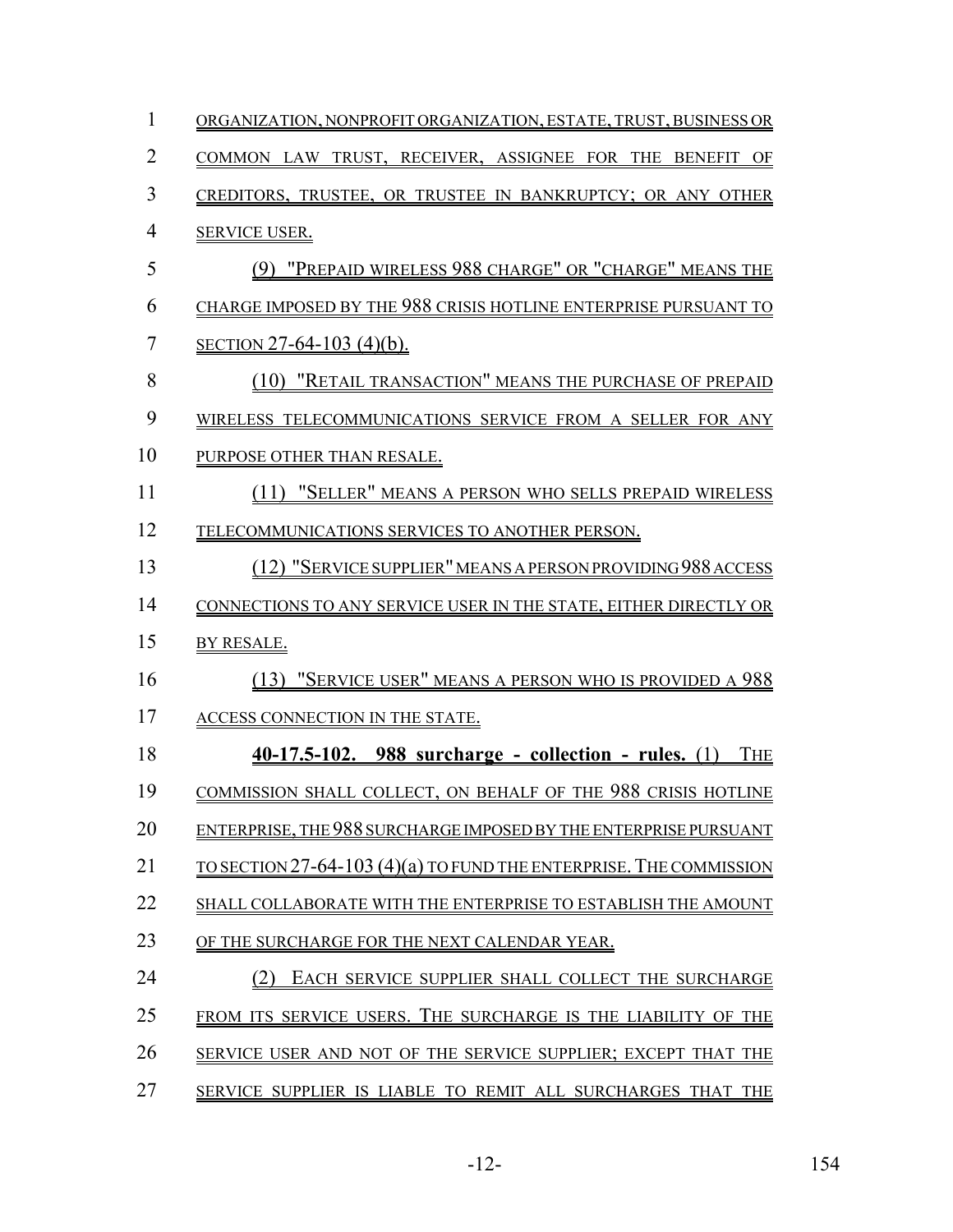| 1  | SERVICE SUPPLIER COLLECTS FROM SERVICE USERS.                             |
|----|---------------------------------------------------------------------------|
| 2  | THE SERVICE SUPPLIER SHALL REMIT THE COLLECTED<br>$(3)$ (a)               |
| 3  | SURCHARGES TO THE COMMISSION ON A MONTHLY BASIS IN A MANNER               |
| 4  | ESTABLISHED BY THE COMMISSION. THE COMMISSION SHALL ESTABLISH             |
| 5  | REMITTANCE PROCEDURES BY RULE. A SERVICE SUPPLIER IS SUBJECT TO           |
| 6  | THE PENALTIES AND PROCEDURES IN SECTION 40-17.5-103 FOR THE               |
| 7  | COLLECT OR CORRECTLY REMIT A SURCHARGE<br><b>FAILURE</b><br>TO<br>IN      |
| 8  | ACCORDANCE WITH THIS SECTION.                                             |
| 9  | (b) A SERVICE SUPPLIER MAY DEDUCT AND RETAIN ONE PERCENT                  |
| 10 | OF THE SURCHARGES THAT ARE COLLECTED BY THE SERVICE SUPPLIER              |
| 11 | FROM ITS SERVICE USERS.                                                   |
| 12 | (c) (I) THE STATE TREASURER SHALL CREDIT THE SURCHARGE                    |
| 13 | COLLECTIONS REMITTED TO THE COMMISSION PURSUANT TO SUBSECTION             |
| 14 | $(3)(a)$ of this section to the 988 crisis hotline cash fund created      |
| 15 | IN SECTION 27-64-104. ANY SURCHARGE TRANSMITTED TO THE STATE              |
| 16 | TREASURER THAT IS COLLECTED ON BEHALF OF THE 988 CRISIS HOTLINE           |
| 17 | ENTERPRISE IS EXCLUDED FROM STATE FISCAL YEAR SPENDING.                   |
| 18 | THE COMMISSION MAY RETAIN UP TO FOUR PERCENT OF THE                       |
| 19 | COLLECTED SURCHARGES NECESSARY TO REIMBURSE THE COMMISSION FOR            |
| 20 | ITS DIRECT AND INDIRECT COSTS OF ADMINISTERING THE COLLECTION AND         |
| 21 | REMITTANCE OF SURCHARGES FOR THE 988 CRISIS HOTLINE, INCLUDING            |
| 22 | COSTS RELATED TO CONDUCTING AUDITS OF SERVICE SUPPLIERS IN                |
| 23 | <u>ACCORDANCE WITH SECTION 40-17.5-103.</u>                               |
| 24 | (4) THE SURCHARGE IMPOSED BY THE ENTERPRISE PURSUANT TO                   |
| 25 | <u>SECTION 27-64-103 (4)(a) IS THE ONLY DIRECT 988 FUNDING OBLIGATION</u> |
| 26 | IMPOSED UPON SERVICE USERS IN THE STATE. NO TAX, FEE, SURCHARGE,          |
| 27 | OR OTHER CHARGE TO FUND THE 988 CRISIS HOTLINE IS IMPOSED BY THE          |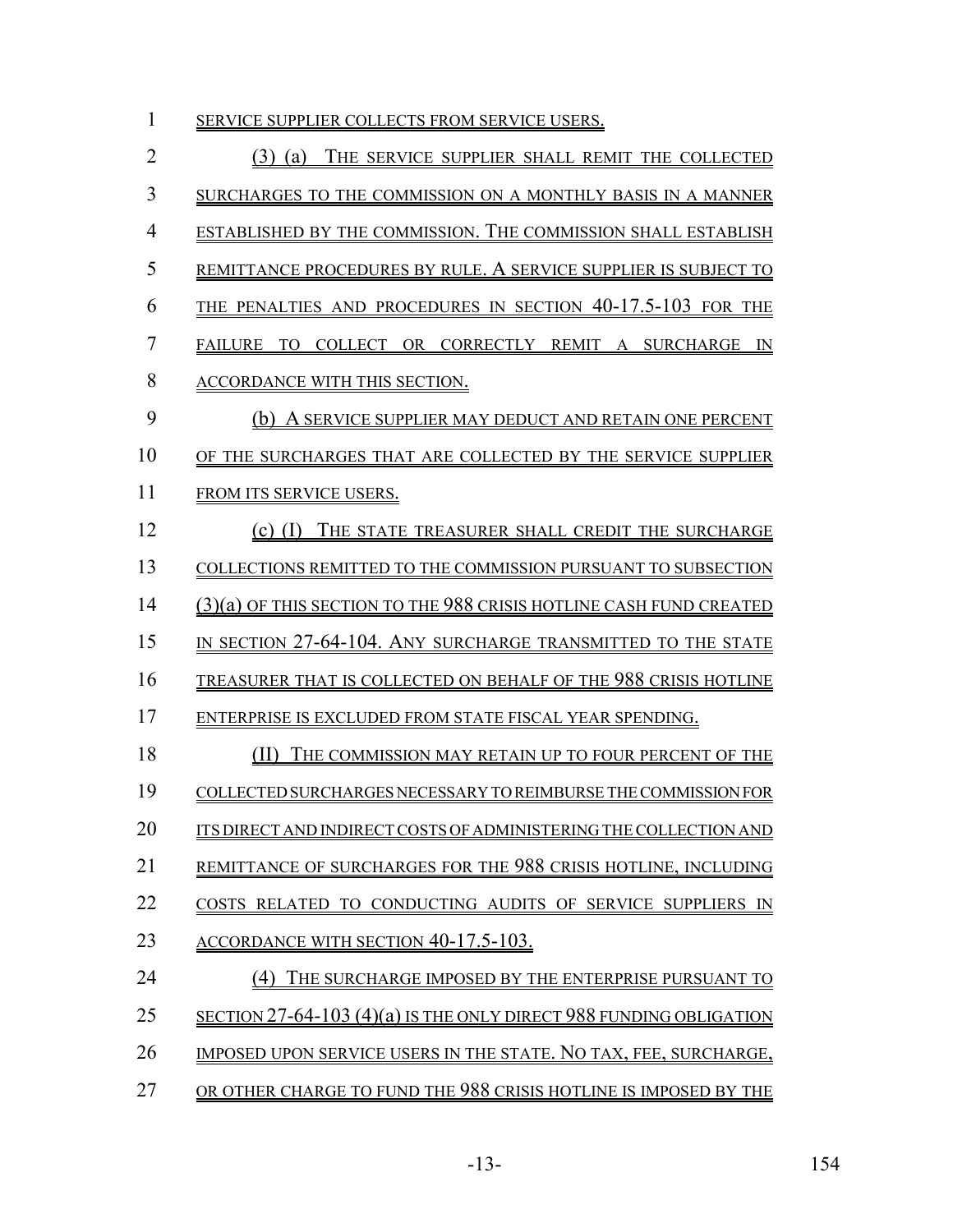| 1              | THE STATE, OR ANY<br>STATE, ANY POLITICAL SUBDIVISION OF                |
|----------------|-------------------------------------------------------------------------|
| $\overline{2}$ | INTERGOVERNMENTAL AGENCY UPON A SELLER OR CONSUMER WITH                 |
| 3              | RESPECT TO THE SALE, PURCHASE, USE, OR PROVISION OF 988 ACCESS          |
| $\overline{4}$ | CONNECTION IN THE STATE.                                                |
| 5              | (5)<br>THIS SECTION DOES NOT APPLY TO PREPAID WIRELESS                  |
| 6              | TELECOMMUNICATIONS SERVICES.                                            |
| 7              | 40-17.5-103. Remittance of surcharges - incorrect or                    |
| 8              | delinquent reports - penalties - administrative fees - rules. (1) EVERY |
| 9              | SERVICE SUPPLIER SHALL COLLECT THE 988 SURCHARGE BY THE 988 CRISIS      |
| 10             | HOTLINE ENTERPRISE PURSUANT TO SECTION $27-64-103$ (4)(a) FROM ITS      |
| 11             | <b>SERVICE USERS.</b>                                                   |
| 12             | THE DUTY TO COLLECT OR REMIT THE 988 SURCHARGE<br>(2)                   |
| 13             | COMMENCES ON JANUARY 1, 2022. THE 988 SURCHARGE MUST BE STATED          |
| 14             | SEPARATELY OR ON THE SAME LINE ITEM AS THE 911 SURCHARGE CREATED        |
| 15             | IN SECTION 29-11-102.3. THE REVENUES COLLECTED FROM THE 988 AND         |
| 16             | 911 SURCHARGES MUST NOT BE COMBINED IN ANY WAY AND MUST BE              |
| 17             | COLLECTED AND REMITTED TO THE COMMISSION SEPARATELY.                    |
| 18             | (3) A SERVICE SUPPLIER IS LIABLE ONLY FOR THE 988 SURCHARGE             |
| 19             | COLLECTED PURSUANT TO THIS ARTICLE 17.5 UNTIL IT IS REMITTED TO THE     |
| 20             | COMMISSION. THE AMOUNT REMITTED BY THE SERVICE SUPPLIER MUST            |
| 21             | REFLECT THE ACTUAL COLLECTIONS BASED ON THE ACTUAL 988 ACCESS           |
| 22             | CONNECTIONS BILLED.                                                     |
| 23             | A SERVICE SUPPLIER SHALL REMIT THE 988 SURCHARGE IN                     |
| 24             | ACCORDANCE WITH SECTION 40-17.5-102 AND RULES ADOPTED BY THE            |
| 25             | COMMISSION.                                                             |
| 26             | $(5)$ (a)<br>THE SERVICE SUPPLIER SHALL MAINTAIN A RECORD OF THE        |
| 27             | AMOUNT OF EACH 988 SURCHARGE COLLECTED AND REMITTED BY SERVICE          |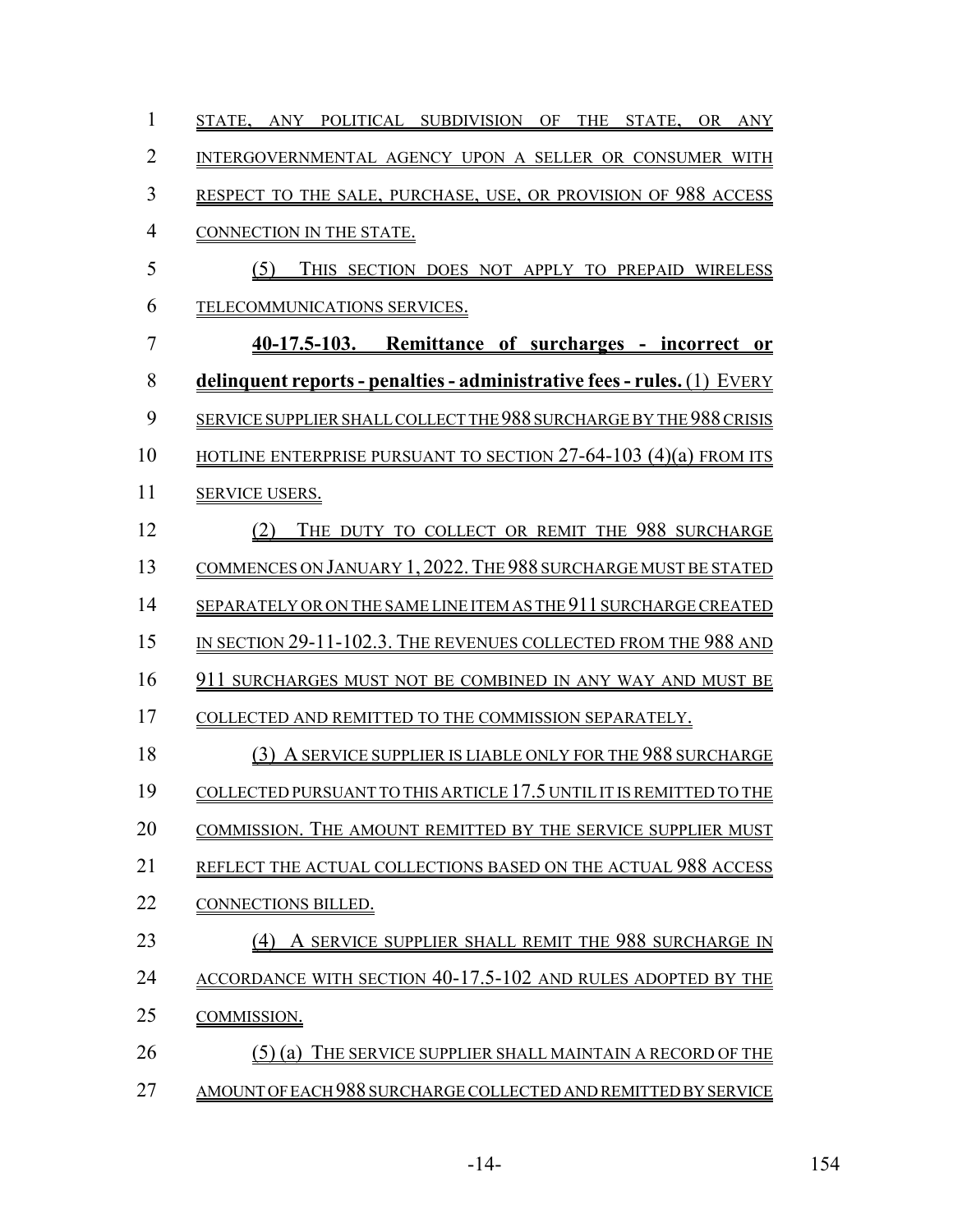| USER ADDRESS FOR A PERIOD OF THREE YEARS AFTER THE TIME THE |  |  |  |  |  |
|-------------------------------------------------------------|--|--|--|--|--|
|                                                             |  |  |  |  |  |

# CHARGE WAS COLLECTED AND REMITTED.

| $\overline{3}$ | (b) IF A SERVICE SUPPLIER FAILS TO TIMELY FILE A REPORT AND        |
|----------------|--------------------------------------------------------------------|
| $\overline{4}$ | REMIT THE 988 SURCHARGE AS REQUIRED BY THIS SECTION, OR IF A       |
| 5              | SERVICE SUPPLIER FILES AN INCORRECT REPORT OR FAILS TO REMIT THE   |
| 6              | CORRECT AMOUNT, THE COMMISSION SHALL ESTIMATE THE AMOUNT OF        |
| $\overline{7}$ | THE REMITTANCE DUE FOR THE PERIOD OR PERIODS FOR WHICH THE         |
| 8              | SERVICE SUPPLIER IS DELINQUENT. THE COMMISSION SHALL MAKE THE      |
| 9              | ESTIMATE BASED UPON THE INFORMATION AVAILABLE. THE COMMISSION      |
| 10             | SHALL COMPUTE AND ASSESS A PENALTY EQUAL TO FIFTEEN PERCENT OF     |
| 11             | THE ESTIMATE OF THE DELINQUENT AMOUNT, AND SHALL ASSESS INTEREST   |
| 12             | ON THE DELINQUENT CHARGES AT THE RATE OF ONE PERCENT EACH MONTH    |
| 13             | FROM THE DATE WHEN DUE UNTIL THE DATE PAID.                        |
| 14             | (c) EXCEPT AS PROVIDED IN THIS SECTION AND UNLESS SUCH TIME        |
| 15             | IS EXTENDED BY AGREEMENT PURSUANT TO SUBSECTION (5)(d) OF THIS     |
| 16             | SECTION, THE AMOUNT OF A DELINQUENT REMITTANCE AND THE PENALTY     |
| 17             | AND INTEREST OWED PURSUANT TO SUBSECTION $(5)(b)$ OF THIS SECTION, |
| 18             | OTHER THAN INTEREST ACCRUING THEREAFTER, MUST BE ASSESSED          |
| 19             | WITHIN THREE YEARS AFTER THE DATE THE INCORRECT REPORT WAS FILED   |
| 20             | OR THE DELINQUENT REPORT WAS TO BE FILED. THE COMMISSION SHALL     |
| 21             | NOT FILE A NOTICE OF LIEN, ISSUE A DISTRAINT WARRANT, INSTITUTE A  |
| 22             | SUIT FOR COLLECTION, OR TAKE OTHER ACTION TO COLLECT THE AMOUNT    |
| 23             | AFTER THE EXPIRATION OF SUCH PERIOD UNLESS THE COMMISSION ISSUES   |
| 24             | A NOTICE OF ASSESSMENT FOR THE AMOUNT WITHIN SUCH PERIOD OR        |
| 25             | WITHIN AN EXTENDED PERIOD PURSUANT TO SUBSECTION $(5)(d)$ OF THIS  |
| 26             | SECTION.                                                           |
|                |                                                                    |

27 (d) IF, BEFORE THE EXPIRATION OF THE TIME PRESCRIBED FOR THE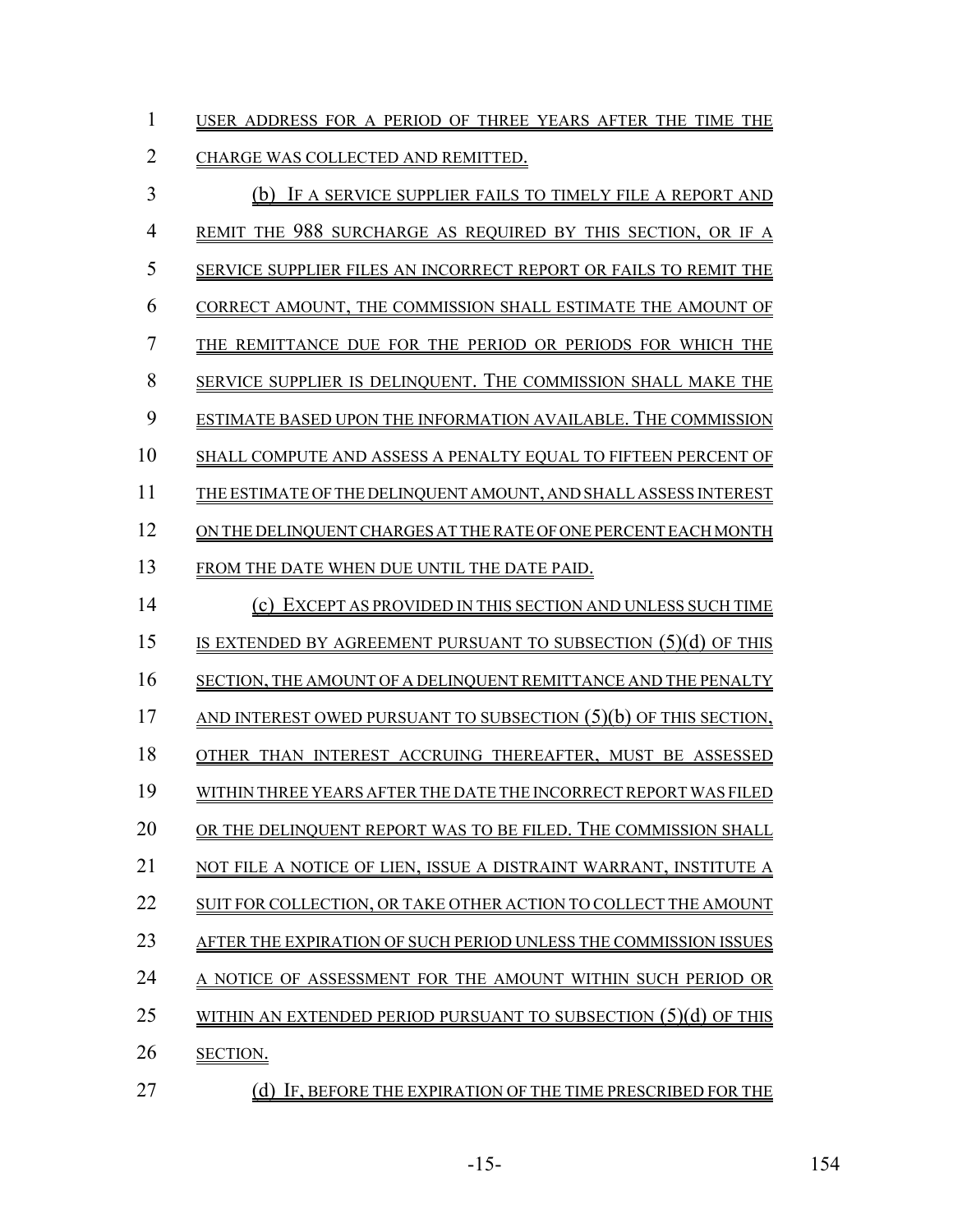| 1  | ASSESSMENT OF DELINQUENT AMOUNTS IN SUBSECTION $(5)(c)$ OF THIS       |
|----|-----------------------------------------------------------------------|
| 2  | SECTION, THE COMMISSION AND THE SERVICE SUPPLIER CONSENT              |
| 3  | AN ASSESSMENT AFTER SUCH TIME, THE<br>WRITING<br>AMOUNT<br>TO         |
| 4  | CALCULATED IN ACCORDANCE WITH SUBSECTION $(5)(b)$ OF THIS SECTION     |
| 5  | MAY BE ASSESSED AT ANY TIME PRIOR TO THE EXPIRATION OF THE PERIOD     |
| 6  | AGREED UPON. THE PERIOD AGREED UPON MAY BE EXTENDED<br>- BY           |
| 7  | SUBSEQUENT AGREEMENTS IN WRITING MADE BEFORE THE EXPIRATION OF        |
| 8  | THE PERIOD PREVIOUSLY AGREED UPON. THE COMMISSION MAY FILE A LIEN     |
| 9  | AGAINST THE PROPERTY OF THE SERVICE SUPPLIER FOR UP TO ONE YEAR       |
| 10 | AFTER THE EXPIRATION OF ANY SUCH PERIOD, UNLESS OTHERWISE             |
| 11 | SPECIFICALLY PROVIDED IN THIS ARTICLE 17.5.                           |
| 12 | THE COMMISSION MAY CONDUCT AN AUDIT OF A SERVICE<br>(e)               |
| 13 | SUPPLIER'S BOOKS AND RECORDS CONCERNING THE COLLECTION AND            |
| 14 | REMITTANCE OF THE CHARGES AUTHORIZED BY THIS ARTICLE 17.5. A          |
| 15 | PUBLIC INSPECTION OF THE AUDIT AND OF DOCUMENTS REVIEWED IN THE       |
| 16 | AUDIT IS SUBJECT TO SECTION 24-72-204. THE COMMISSION IS RESPONSIBLE  |
| 17 | FOR EXPENSES THE COMMISSION MAY INCUR TO CONDUCT THE AUDIT.           |
| 18 | CONNECTION WITH AUDITS PERFORMED, SERVICE SUPPLIERS SHALL MAKE        |
| 19 | RELEVANT RECORDS AVAILABLE TO THE AUDITORS AT NO CHARGE. THE          |
| 20 | COMMISSION SHALL PROMULGATE RULES GOVERNING THE AUDIT AND             |
| 21 | <b>APPEAL PROCEDURES.</b>                                             |
| 22 | (f) THE COMMISSION SHALL DEPOSIT ANY PENALTIES OR INTEREST            |
| 23 | IN THE 988 CRISIS HOTLINE CASH FUND CREATED IN SECTION 27-64-104.     |
| 24 | <u>40-17.5-104. Prepaid wireless 988 charge - collection - rules.</u> |
| 25 | THE SELLER SHALL COLLECT, ON BEHALF OF THE 988 CRISIS<br>$(1)$ (a)    |
| 26 | HOTLINE ENTERPRISE, THE PREPAID WIRELESS 988 CHARGE IMPOSED BY        |
| 27 | THE ENTERPRISE PURSUANT TO SECTION $27-64-103$ (4)(b) FROM THE        |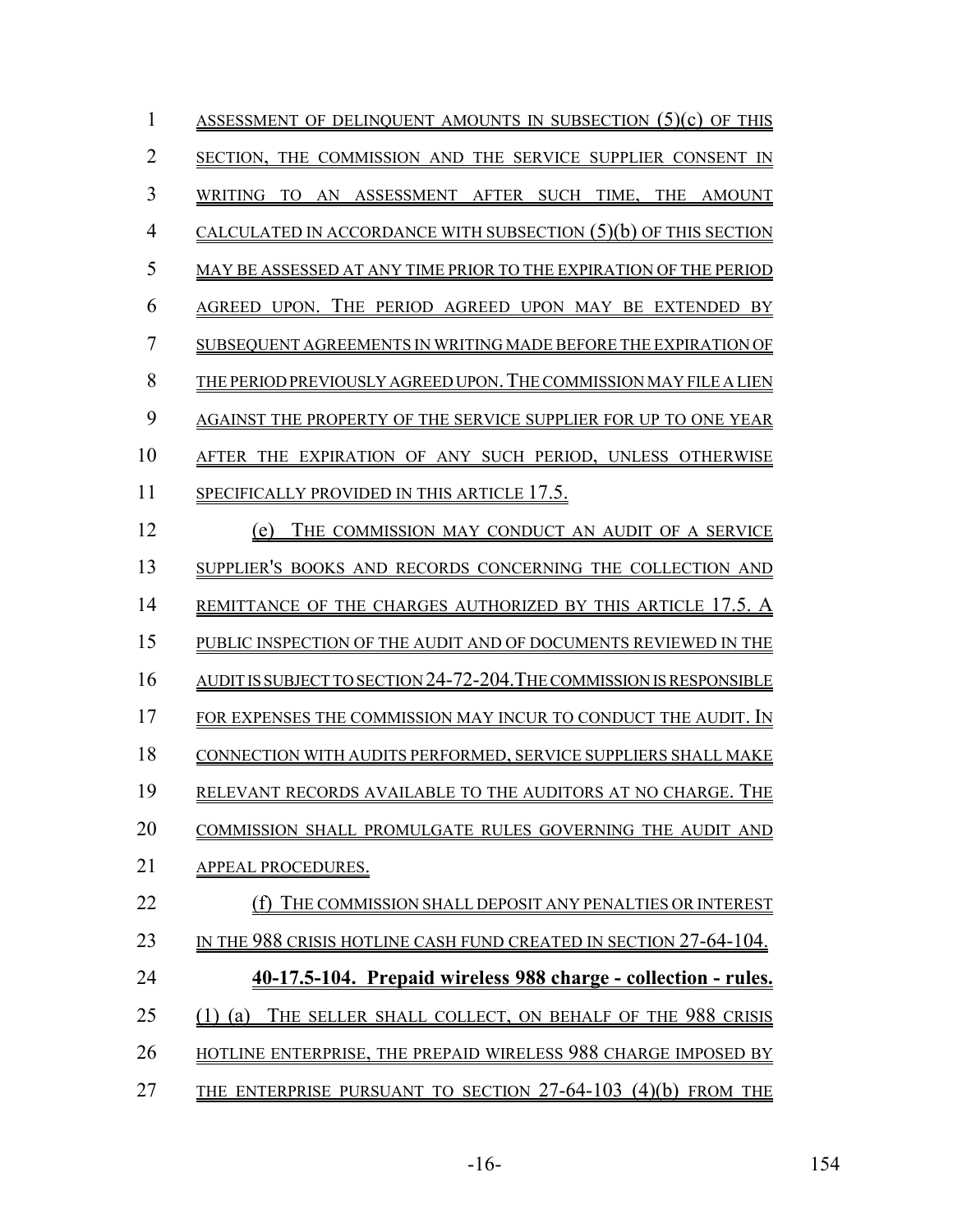| 1  | CONSUMER ON EACH RETAIL TRANSACTION OCCURRING IN THE STATE. THE        |
|----|------------------------------------------------------------------------|
| 2  | AMOUNT OF THE PREPAID WIRELESS 988 CHARGE SHALL BE EITHER              |
| 3  | DISCLOSED TO THE CONSUMER, OR SEPARATELY STATED OR STATED ON           |
| 4  | THE SAME LINE ITEM AS THE 911 SURCHARGE CREATED IN SECTION             |
| 5  | 29-11-102.3 ON AN INVOICE, RECEIPT, OR OTHER SIMILAR DOCUMENT THE      |
| 6  | SELLER PROVIDES TO THE CONSUMER. A SELLER SHALL ELECT TO EITHER        |
| 7  | DISCLOSE OR SEPARATELY STATE THE CHARGE AND SHALL NOT CHANGE           |
| 8  | THE ELECTION WITHOUT THE WRITTEN CONSENT OF THE DEPARTMENT. THE        |
| 9  | SELLER IS DEEMED TO HAVE COLLECTED THE CHARGE NOTWITHSTANDING          |
| 10 | THE SELLER'S FAILURE TO SEPARATELY DISCLOSE OR STATE THE CHARGE        |
| 11 | ON AN INVOICE, RECEIPT, OR OTHER SIMILAR DOCUMENT THE SELLER           |
| 12 | PROVIDES TO THE CONSUMER.                                              |
| 13 | FOR PURPOSES OF THIS SECTION, A RETAIL TRANSACTION<br>(b)              |
| 14 | <b>OCCURS IN COLORADO IF:</b>                                          |
| 15 | THE CONSUMER EFFECTS THE RETAIL TRANSACTION IN PERSON<br>(1)           |
| 16 | AT A BUSINESS LOCATION IN COLORADO;                                    |
| 17 | IF SUBSECTION $(1)(b)(I)$ OF THIS SECTION DOES NOT APPLY, THE<br>(III) |
| 18 | PRODUCT IS DELIVERED TO THE CONSUMER AT A COLORADO ADDRESS             |
| 19 | PROVIDED TO THE SELLER;                                                |
| 20 | IF SUBSECTIONS $(1)(b)(I)$ AND $(1)(b)(II)$ OF THIS SECTION DO         |
| 21 | NOT APPLY, THE SELLER'S RECORDS, MAINTAINED IN THE ORDINARY            |
| 22 | COURSE OF BUSINESS, INDICATE THAT THE CONSUMER'S ADDRESS IS IN         |
| 23 | Colorado and the records are not made or kept in bad faith;            |
| 24 | IF SUBSECTIONS $(1)(b)(I)$ TO $(1)(b)(III)$ OF THIS SECTION DO         |
| 25 | NOT APPLY, THE CONSUMER GIVES A COLORADO ADDRESS DURING THE            |
| 26 | CONSUMMATION OF THE SALE, INCLUDING THE CONSUMER'S PAYMENT             |
| 27 | INSTRUMENT IF NO OTHER ADDRESS IS AVAILABLE, AND THERE IS NO           |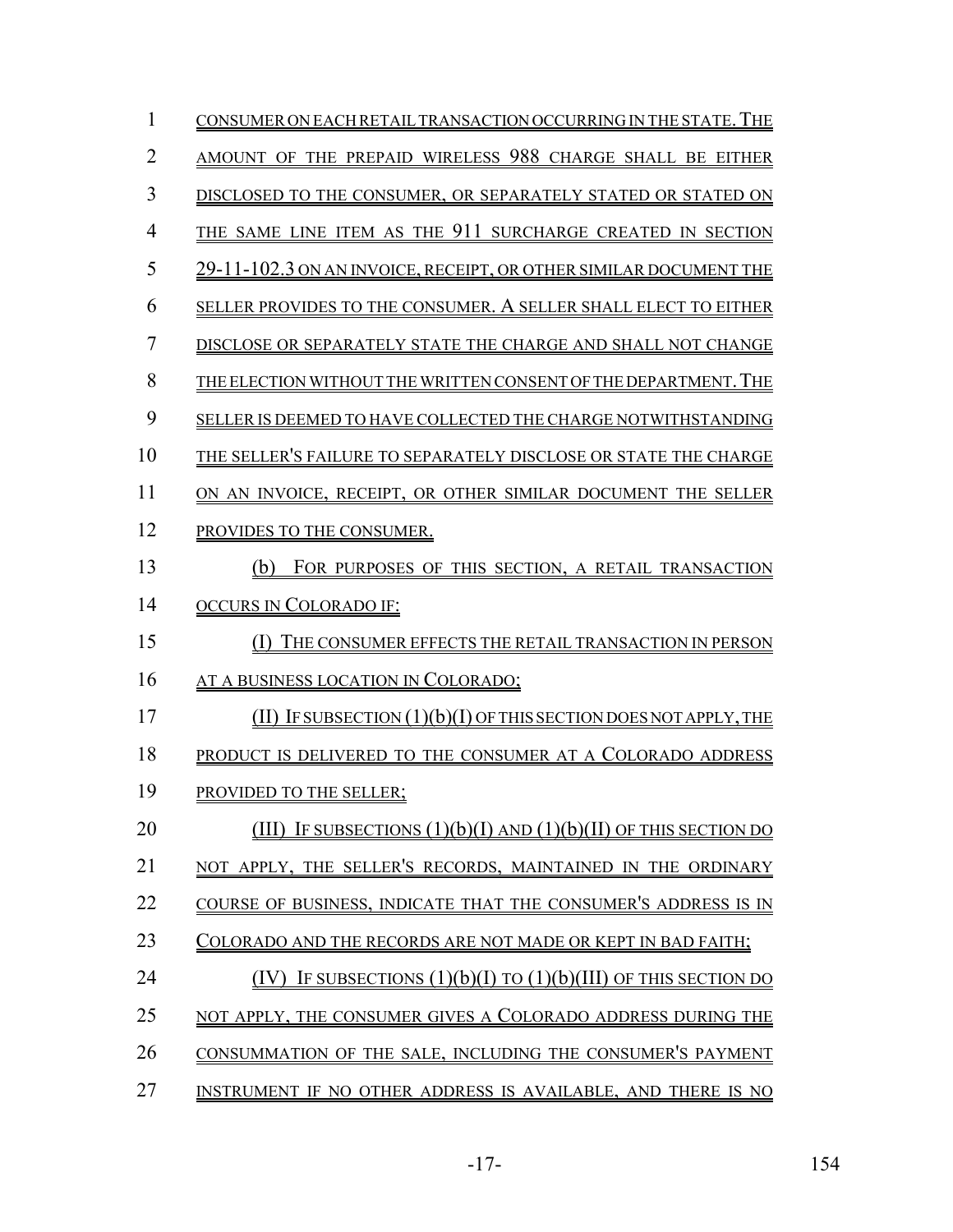| 1              | INDICATION THAT THE ADDRESS IS GIVEN IN BAD FAITH; OR               |
|----------------|---------------------------------------------------------------------|
| $\overline{2}$ | (V) IF SUBSECTIONS $(1)(b)(I)$ TO $(1)(b)(IV)$ OF THIS SECTION DO   |
| 3              | NOT APPLY, THE MOBILE TELEPHONE NUMBER IS ASSOCIATED WITH A         |
| 4              | <u>COLORADO LOCATION.</u>                                           |
| 5              | (c) THE PREPAID WIRELESS 988 CHARGE IS THE LIABILITY OF THE         |
| 6              | CONSUMER AND NOT OF THE SELLER; EXCEPT THAT THE SELLER IS LIABLE    |
| 7              | TO REMIT ALL PREPAID WIRELESS 988 CHARGES THAT THE SELLER           |
| 8              | COLLECTS FROM A CONSUMER AS PROVIDED IN SUBSECTION (2) OF THIS      |
| 9              | SECTION.                                                            |
| 10             | (d) THE AMOUNT OF THE PREPAID WIRELESS 988 CHARGE THAT IS           |
| 11             | COLLECTED BY A SELLER FROM A CONSUMER IS NOT INCLUDED IN THE BASE   |
| 12             | FOR MEASURING ANY TAX, FEE, SURCHARGE, OR OTHER CHARGE THAT IS      |
| 13             | IMPOSED BY THE STATE, ANY POLITICAL SUBDIVISION OF THE STATE, OR    |
| 14             | ANY INTERGOVERNMENTAL AGENCY.                                       |
| 15             | $(2)$ (a)<br>THE SELLER SHALL REMIT ANY COLLECTED PREPAID           |
| 16             | WIRELESS 988 CHARGES TO THE DEPARTMENT AT THE TIMES AND IN THE      |
| 17             | MANNER PROVIDED IN PART 1 OF ARTICLE 26 OF TITLE 39. THE            |
| 18             | DEPARTMENT SHALL ESTABLISH, BY RULE, REGISTRATION AND PAYMENT       |
| 19             | PROCEDURES THAT SUBSTANTIALLY COINCIDE WITH THE REGISTRATION        |
| 20             | AND PAYMENT PROCEDURES THAT APPLY UNDER PART $1$ OF ARTICLE $26$ OF |
| 21             | TITLE 39. A SELLER IS SUBJECT TO THE PENALTIES UNDER PART 1 OF      |
| 22             | article 26 of title 39 for failure to collect or remit a prepaid    |
| 23             | WIRELESS 988 CHARGE IN ACCORDANCE WITH THIS SECTION.                |
| 24             | (b) A SELLER MAY DEDUCT AND RETAIN THREE AND THREE-TENTHS           |
| 25             | PERCENT OF THE PREPAID WIRELESS 988 CHARGES THAT ARE COLLECTED      |
| 26             | BY THE SELLER FROM THE CONSUMERS.                                   |
| 27             | (c)<br>THE AUDIT AND APPEAL PROCEDURES APPLICABLE TO THE            |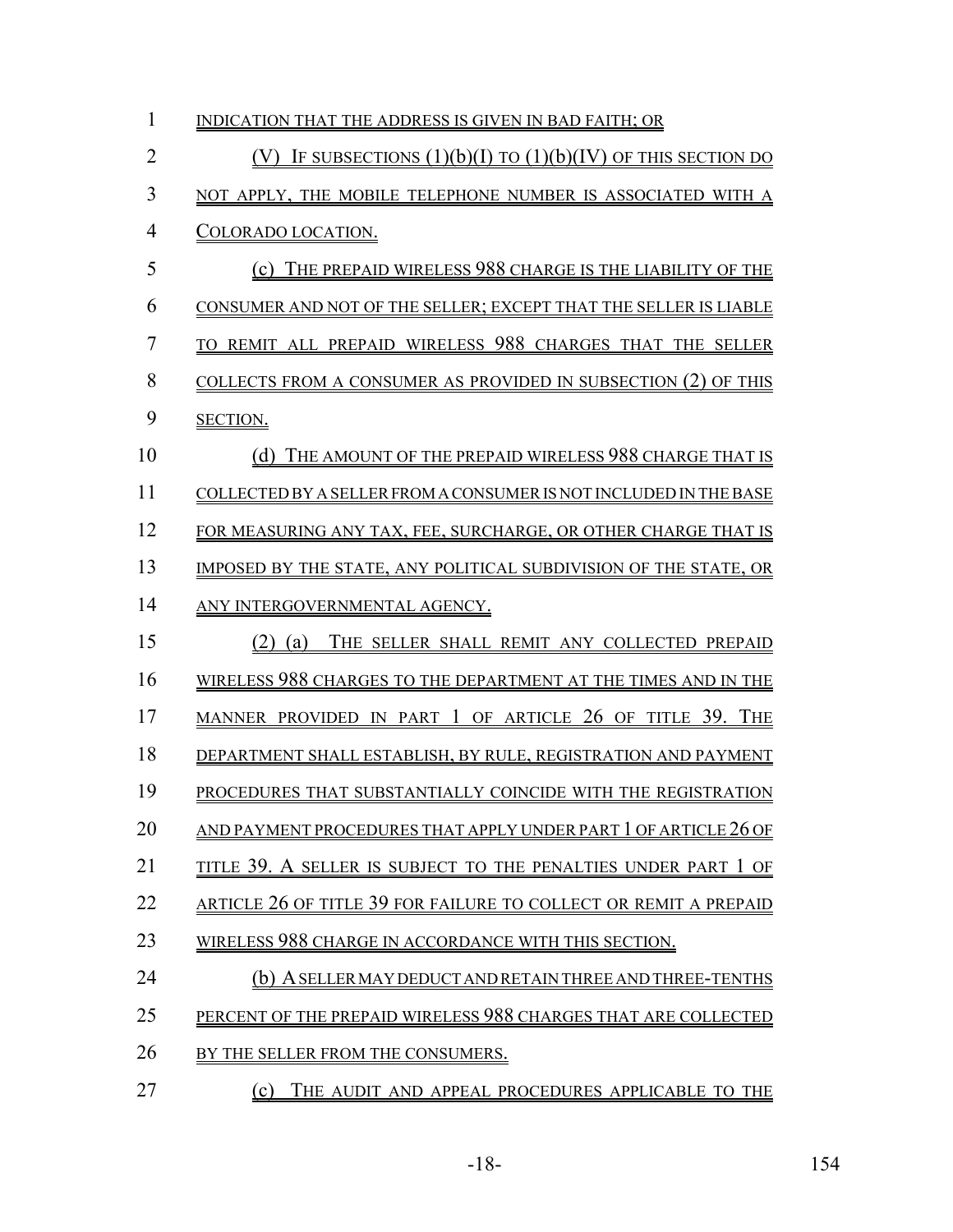| $\mathbf{1}$   | STATE SALES TAX PURSUANT TO PART 1 OF ARTICLE 26 OF TITLE 39 APPLY        |
|----------------|---------------------------------------------------------------------------|
| $\overline{2}$ | TO PREPAID WIRELESS 988 CHARGES.                                          |
| 3              | <u>(d) The department shall, by rule, establish procedures by</u>         |
| $\overline{4}$ | WHICH A SELLER MAY DOCUMENT THAT A TRANSACTION IS NOT A RETAIL            |
| 5              | TRANSACTION, WHICH PROCEDURES MUST SUBSTANTIALLY COINCIDE WITH            |
| 6              | THE PROCEDURES FOR DOCUMENTING THAT A SALE WAS WHOLESALE FOR              |
| 7              | PURPOSES OF THE SALES TAX PURSUANT TO PART 1 OF ARTICLE 26 OF TITLE       |
| 8              | $\underline{39}$ .                                                        |
| 9              | (I)<br>THE STATE TREASURER SHALL CREDIT THE PREPAID<br>(e)                |
| 10             | WIRELESS 988 CHARGES REMITTED TO THE DEPARTMENT PURSUANT TO               |
| 11             | <u>SUBSECTION</u> $(2)(a)$ OF THIS SECTION TO THE 988 CRISIS HOTLINE CASH |
| 12             | FUND CREATED IN SECTION 27-64-104.                                        |
| 13             | THE DEPARTMENT MAY RETAIN UP TO THREE PERCENT OF THE<br>(11)              |
| 14             | COLLECTED CHARGES NECESSARY TO REIMBURSE THE DEPARTMENT FOR               |
| 15             | ITS DIRECT COSTS OF ADMINISTERING THE COLLECTION AND REMITTANCE           |
| 16             | OF PREPAID WIRELESS 988 CHARGES.                                          |
| 17             | THE PREPAID WIRELESS 988 CHARGE IMPOSED PURSUANT TO<br>(3)                |
| 18             | SECTION 27-60-103 (4)(b) IS THE ONLY DIRECT 988 FUNDING OBLIGATION        |
| 19             | IMPOSED WITH RESPECT TO PREPAID WIRELESS TELECOMMUNICATIONS               |
| 20             | SERVICE IN THE STATE. NO TAX, FEE, SURCHARGE, OR OTHER CHARGE TO          |
| 21             | FUND THE 988 CRISIS HOTLINE IS IMPOSED BY THE STATE, ANY POLITICAL        |
| 22             | SUBDIVISION OF THE STATE, OR ANY INTERGOVERNMENTAL AGENCY UPON            |
| 23             | A SELLER OR CONSUMER WITH RESPECT TO THE SALE, PURCHASE, USE, OR          |
| 24             | PROVISION OF PREPAID WIRELESS TELECOMMUNICATIONS SERVICE.                 |
| 25             | 40-17.5-105. Immunity of providers. NO SERVICE PROVIDER OR                |
| 26             | SERVICE SUPPLIER, OR ANY EMPLOYEE OR AGENT THEREOF, SHALL BE              |
| 27             | LIABLE FOR ANY DAMAGES IN A CIVIL ACTION FOR INJURIES, DEATH, OR          |